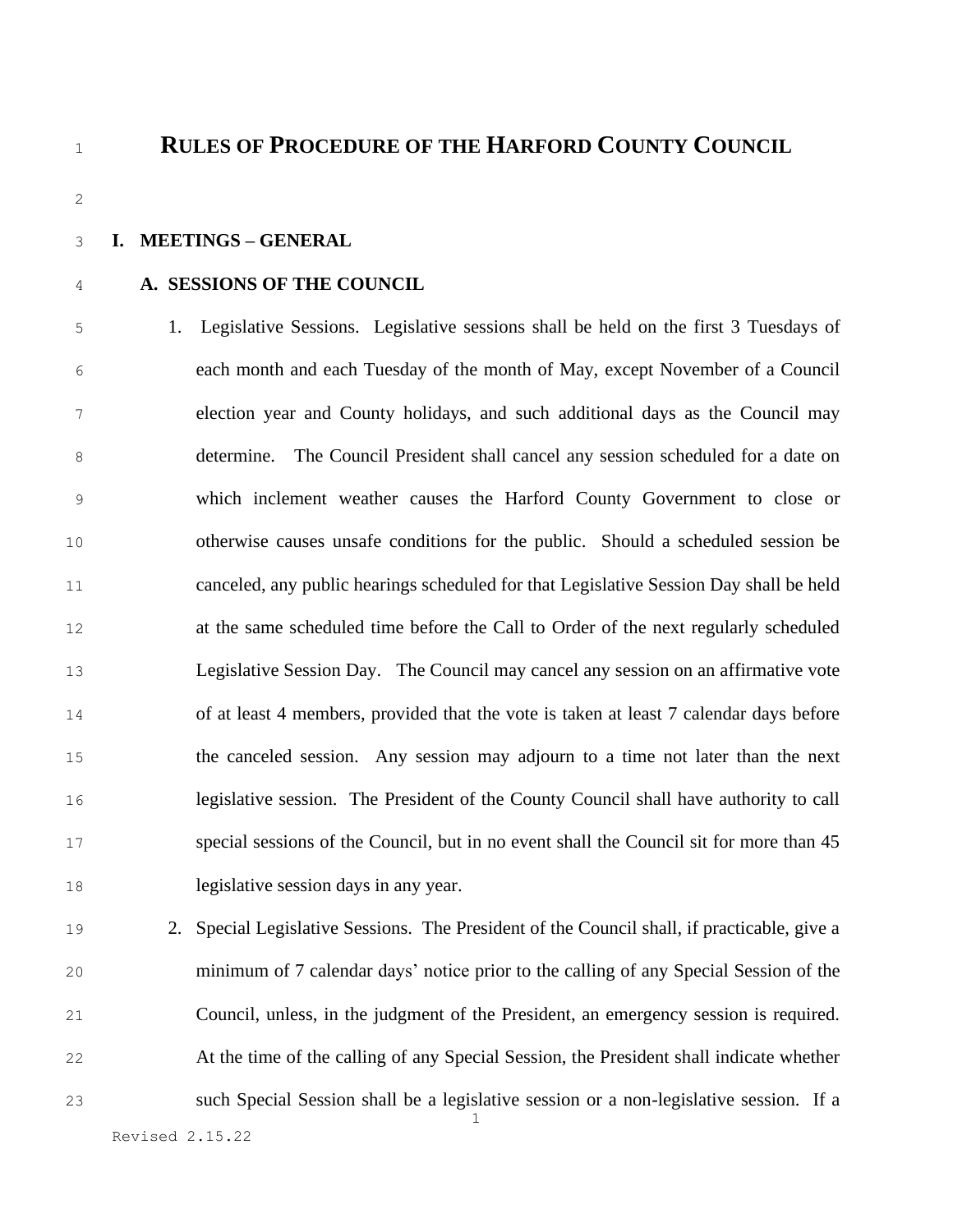| 1  |    | legislative session, it shall be numbered consecutively with other legislative sessions.        |
|----|----|-------------------------------------------------------------------------------------------------|
| 2  |    | If 4 or more members of the Council make a written request to the President for a               |
| 3  |    | special session, the President shall call a special session within 7 calendar days after        |
| 4  |    | receiving the request                                                                           |
| 5  |    | <b>B. TIME AND PLACE OF MEETINGS</b>                                                            |
| 6  |    | 1. All legislative sessions of the Council shall be scheduled to convene in the County          |
| 7  |    | Council Chambers at 7:30 P.M. unless a different time or place shall be authorized by           |
| 8  |    | the affirmative vote of at least 4 members of the Council, except sessions earlier than         |
| 9  |    | 6:00 P.M. shall be authorized by the affirmative vote of at least 5 members of the              |
| 10 |    | Council.                                                                                        |
| 11 |    | 2. No meeting shall continue past the hour of 11:00 P.M. unless these rules of procedure        |
| 12 |    | are suspended as provided in Section XII.A.                                                     |
| 13 |    | C. QUORUM. 4 members of the Council shall constitute a quorum for the transaction of            |
| 14 |    | business.                                                                                       |
| 15 |    | <b>D. VOTING.</b> All voting, except on procedural motions, shall be by roll call, and the ayes |
| 16 |    | and nays shall be recorded in the Journal. When a roll is called, the members of the            |
| 17 |    | Council shall be called in order of the districts which they represent; the President of the    |
| 18 |    | Council shall be called first.                                                                  |
| 19 |    | <b>E. PRESIDING OFFICER.</b> The President shall be the presiding officer, and shall decide     |
| 20 |    | questions of order, subject to an appeal in accordance with Robert's Rules of Order.            |
| 21 | F. | The Vice-President shall be the presiding officer in the absence of the President. In the       |
| 22 |    | absence of both the President and Vice-President, the presiding officer will be the next        |

Revised 2.15.22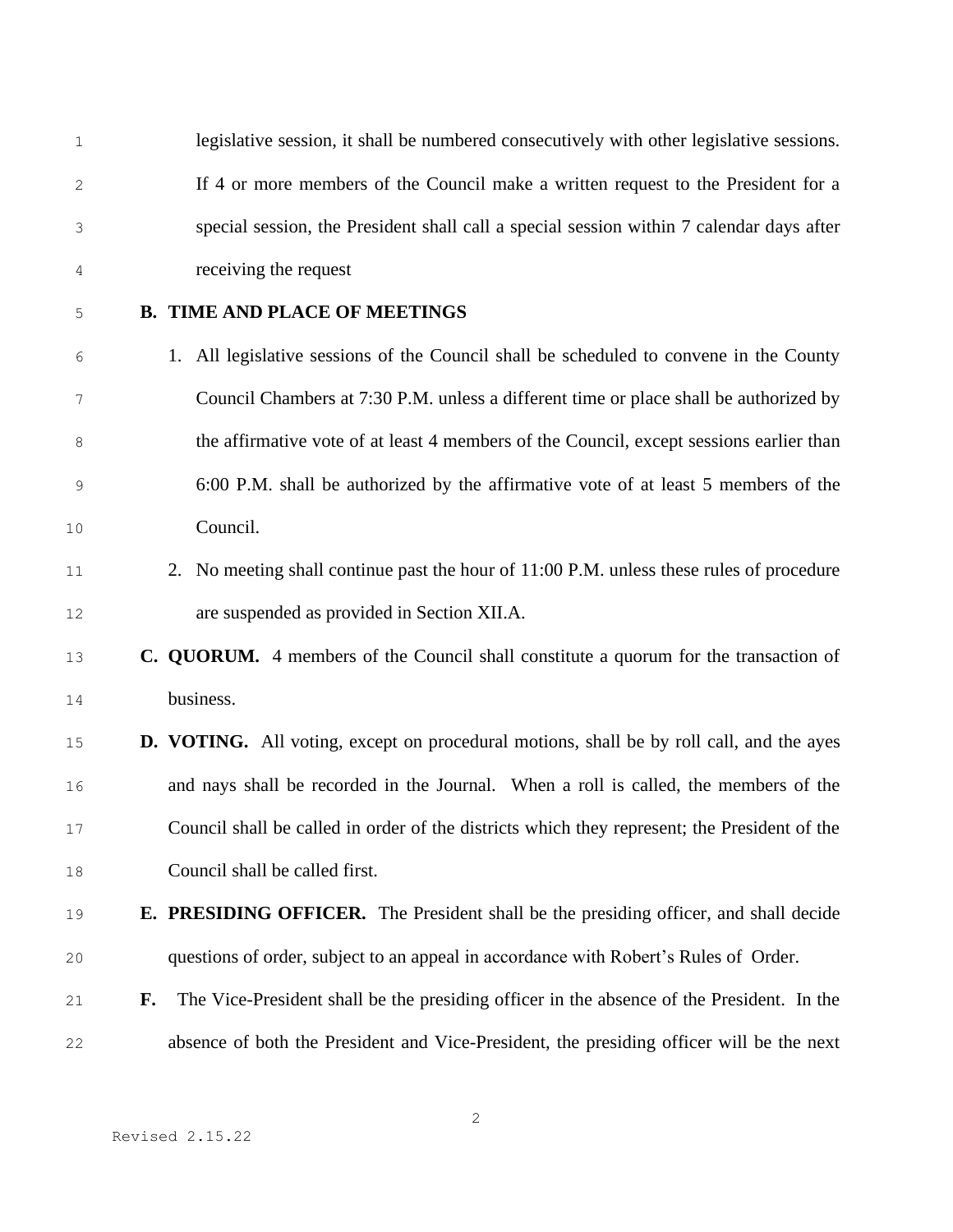- preceding Vice-President present and should none be present, the members of the Council present shall select a member to preside at that meeting**.**
- **G. RULES OF PROCEDURE.** The current edition of Robert's Rules of Order Newly Revised shall govern all parliamentary proceedings except where they conflict with these rules or other laws applicable in this County.
- **H. NOTICE OF MEETINGS.** The Council Administrator shall give such notice as required by law of all Council meetings, hearings, and sessions and shall provide information to the news media and the general public as to the Council agenda, purpose, and matters pending before the Council.
- 

#### **I. PUBLIC PARTICIPATION.**

 1. Reasonable seating facilities shall be provided for the general public at all public meetings, and the general public is encouraged and invited to attend. Any person speaking shall state name, home address, and organization if any. A notice as to these requirements shall be posted in a conspicuous place at or near the Council Chambers. During the legislative session, a reasonable amount of time will be provided for members of the public to address the Council on pertinent matters. Members of the Council will not be expected to immediately respond to any subject brought to their attention other than to inform the individual that someone will respond to their concern accordingly. However, no person shall be allowed to address the Council until the appropriate time and then after recognition by the presiding officer of the Council.

- 
- 22 2. Members of the public who want to address the Council must sign up in advance. A person can sign up until 5:00 P.M. on the day of the public hearing of the Council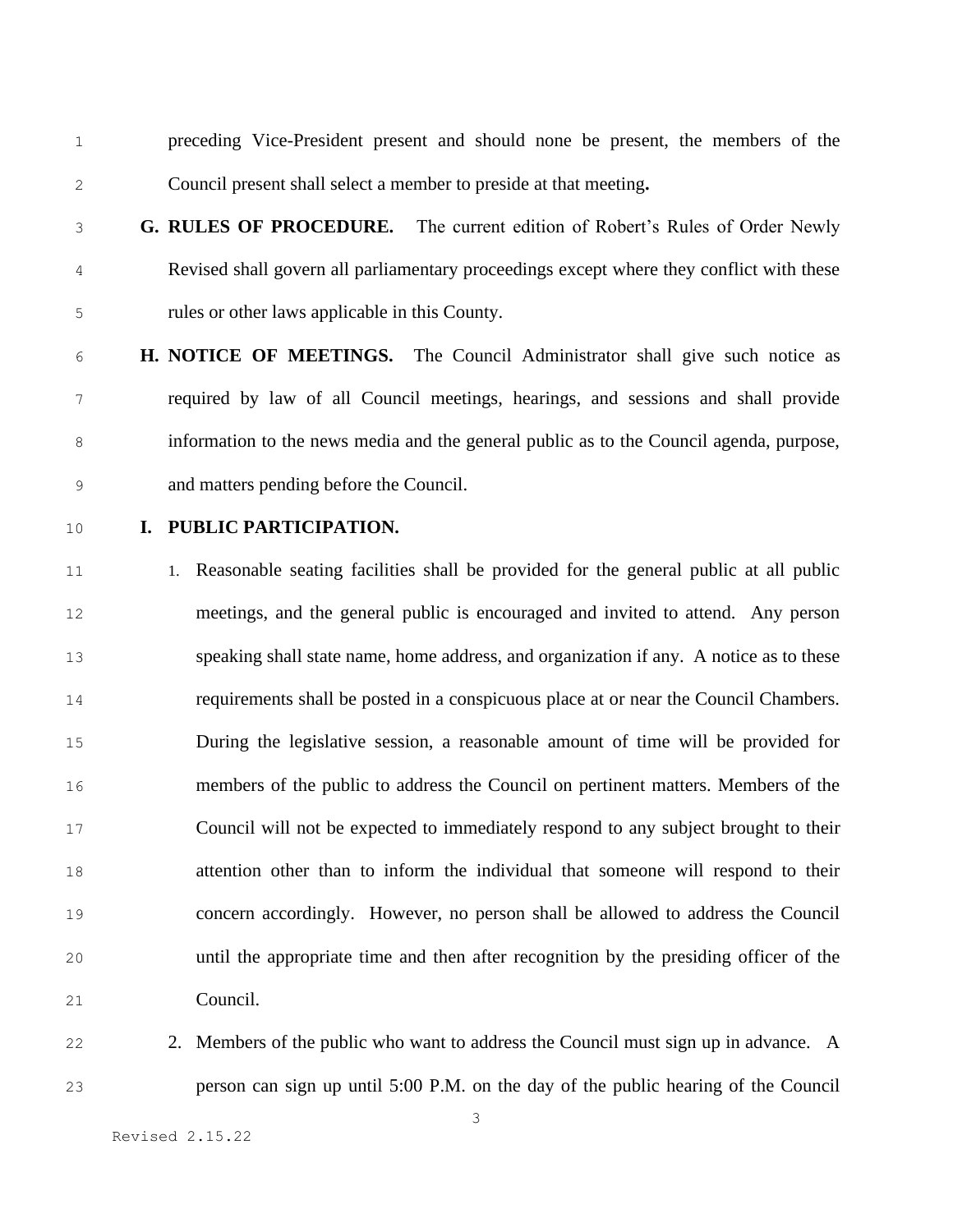| $1\,$ |    | either by calling or by sending an email to the Council office. A person may also        |
|-------|----|------------------------------------------------------------------------------------------|
| 2     |    | register to speak at the County Council Chamber foyer starting 30 minutes prior to the   |
| 3     |    | start of a scheduled public hearing or session. A person who wants to speak at a         |
| 4     |    | public hearing can register until the start of the first scheduled hearing. Persons who  |
| 5     |    | want to speak during Agenda Item #17 Comments and Input from Attending Citizens          |
| 6     |    | can register until the conclusion of Agenda Item #14 New Business. Testimony may         |
| 7     |    | also be submitted for the record in writing.                                             |
| 8     | 3. | Any person desiring to speak during a public hearing on the matters or issues under      |
| 9     |    | consideration shall first address the presiding officer and shall not proceed until      |
| $10$  |    | recognized by the presiding officer and shall limit their comments to the subject of     |
| 11    |    | the hearing. Upon initial recognition by the presiding officer, the person shall give    |
| 12    |    | the following information before speaking to the issue:                                  |
| 13    |    | (a) Name                                                                                 |
| 14    |    | (b) Home Address                                                                         |
| 15    |    | (c) Persons or organization represented, if any                                          |
| 16    |    | (d) Whether speaking for or against the subject matter under consideration               |
| 17    |    | any person desiring to question any other person appearing before the Council shall      |
| 18    |    | first address the presiding officer, and when recognized, request leave of the presiding |
| 19    |    | officer to ask a question of the witness and shall not proceed until leave is granted.   |
| 20    | 4. | Comments permitted to be made by citizens during Agenda Item #17 are generally           |
| 21    |    | permissive except that matters which are the subject of a public hearing such as bills   |
| 22    |    | may not be addressed until the Legislative Session Day which follows final action on     |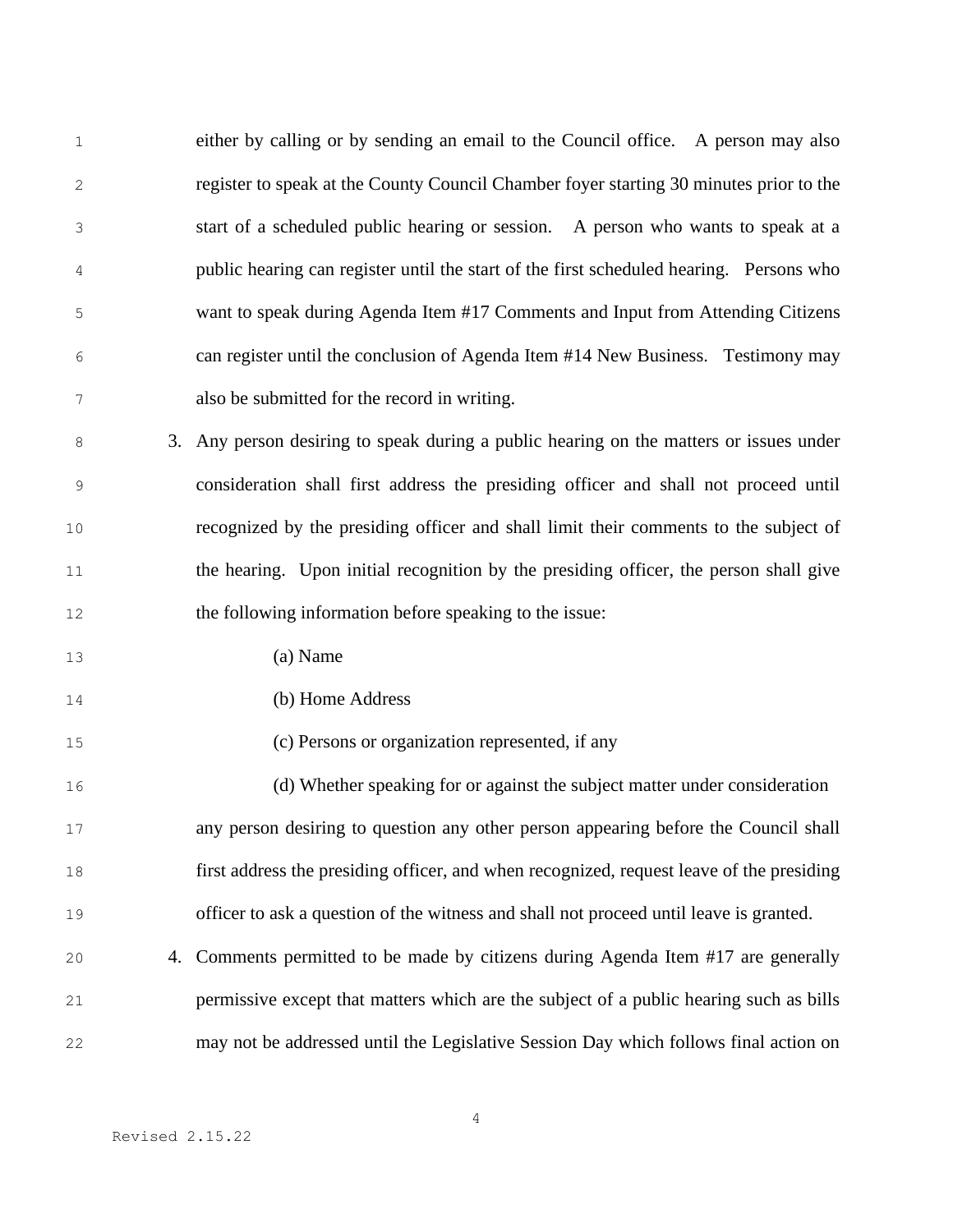the matter and pending zoning cases may not be addressed until concluded and the expiration all appeal rights has occurred.

- 5. Each person requesting to speak at either a public hearing or during agenda item #17, *Comments and Input from Attending citizens*, shall be subject to the following time limits: (1) Individuals speaking on their own behalf are limited to a maximum of 3 minutes; (2) Individuals speaking on behalf of a bona fide organization are limited to a maximum of 5 minutes. Only one person may speak on behalf of an organization. Speakers will not be allowed to cede time to other speakers.
- 6. Every member of the public shall address the Council either by title and last name or by position, such as Mr. President or Ms. Vice-President, or the representative from District A, or B, or C, or D, or E, or F. Insulting or inflammatory language shall, at all times, be avoided in addressing members of the Council or in referring to any officer or employee of County Government. The President, voluntarily or upon the motion of the Council, may censure any member of the public for a violation of this Rule. The President shall order the removal of any person who disrupts the business of the Council after warning.
- 7. A person attending a public meeting may not engage in any conduct, including visual demonstrations such as the waving of placards, signs or banners, that disrupts the session or hearing or that interferes with the right of members of the public to attend and observe the session or hearing. The President may order any person who persists in conduct of this nature or who violates any other regulation concerning the conduct of public meetings to be removed and may request police assistance to restore order.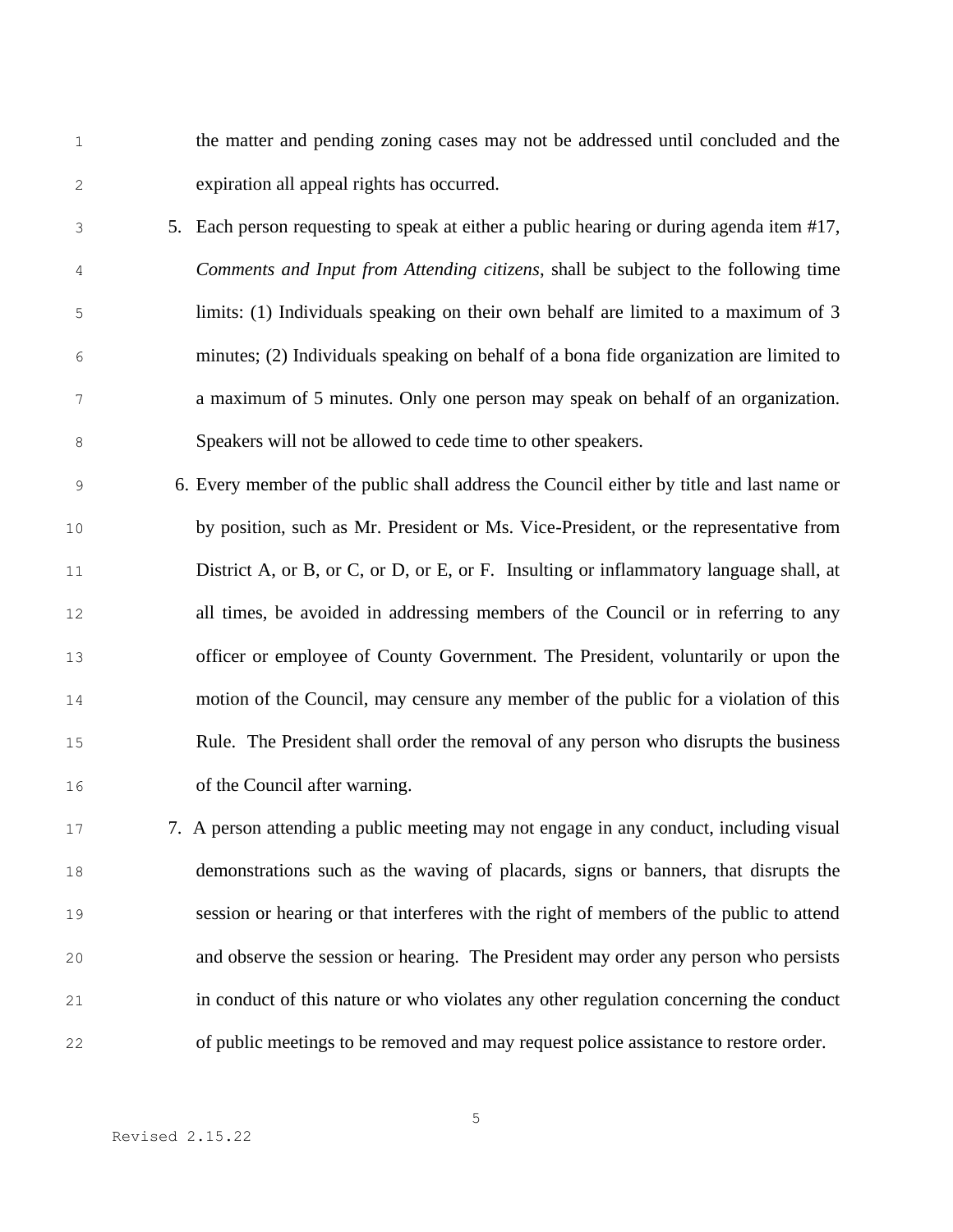- 8. Written testimony may be submitted at any time following the introduction of legislation. A copy of written testimony shall be maintained on file for the official record**.** All written testimony received shall be disseminated to all members of the Council and shall be made available for inspection by any member of the public during normal business hours.
- 9. Any member of the public may obtain copies of bills and shall be charged an appropriate reproduction charge.
- 10. No food or drinks shall be permitted in the Council Chambers.
- **J. CALENDAR OF SESSIONS.** The Council Administrator shall prepare and maintain a calendar which shall list all sessions, whether official legislative or non-legislative sessions, as well as unofficial meetings of the Council wherein any business of the Council is to be discussed or transacted, and such calendar shall at all times be available for inspection by the public and the press, and all such sessions and meetings shall be public.
- **K. COMMITTEES.**
- 1. The Council shall have authority to designate one or more of its members as a committee for the purpose of investigating or collecting data necessary to conduct the business and affairs of the Council. The committee shall continue in existence until terminated by a majority of the Council. All committees shall be required to report to the Council.
- 2. The Council shall have a standing Personnel Committee, which shall consist of the President and two other Council Members chosen annually by the Council. Unless all members of the Council are members of the same political party, not more than two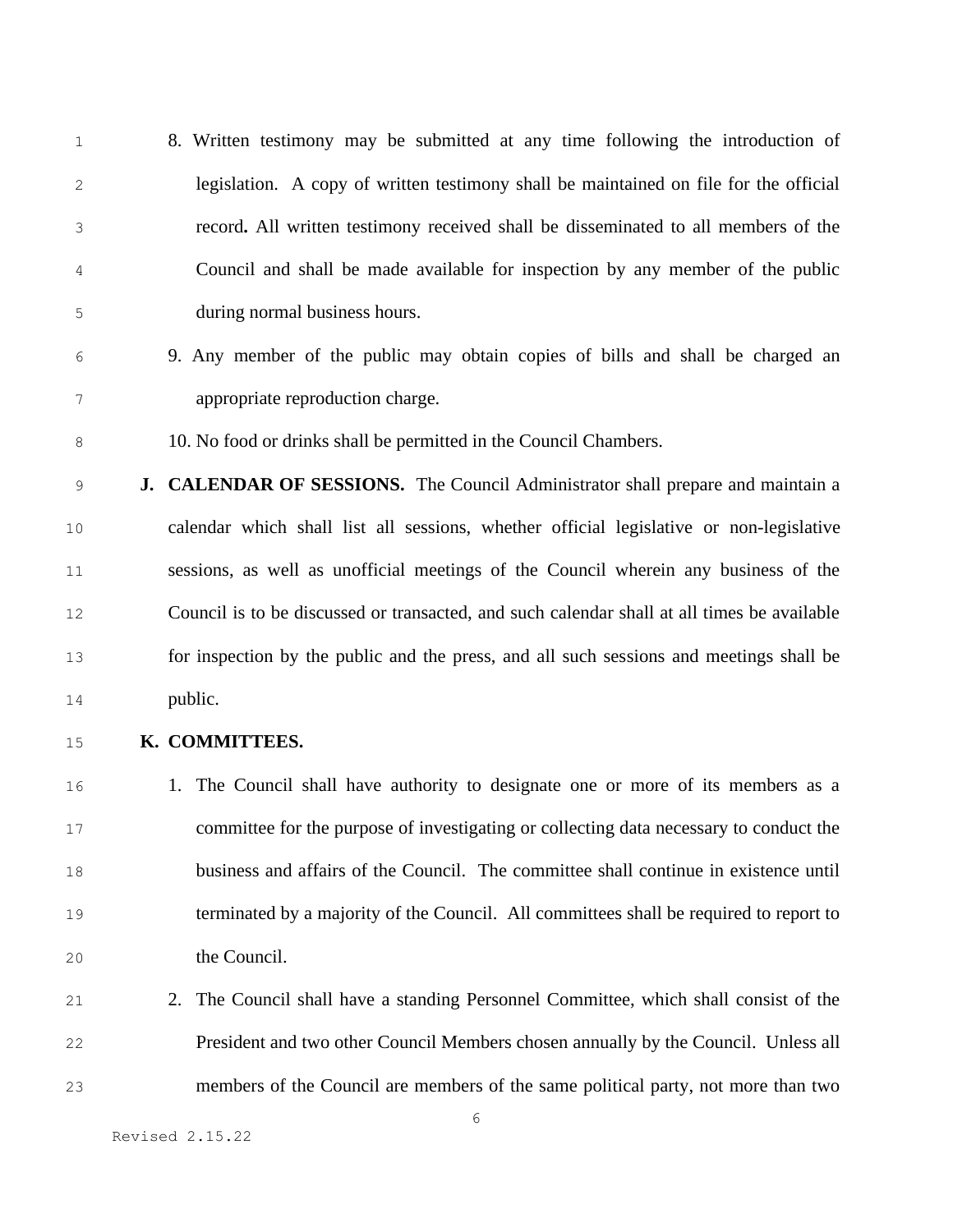| members of the committee may be members of the same political party.<br>The            |
|----------------------------------------------------------------------------------------|
| committee shall annually conduct a performance evaluation of each Council              |
| employee in the exempt service, each contractual employee of the Council, and the      |
| County Health Officer. Each evaluation shall be in the form of a proposed evaluation   |
| which the Council shall adopt or reject. Each evaluation, whether proposed, adopted,   |
| or rejected, shall be a confidential personnel record available for inspection only in |
| accordance with the General Provisions Article, §4-311 of the Annotated Code of        |
| Maryland.                                                                              |
| 3.<br>The Personnel Committee shall notify, by memorandum, all members of the Council  |
| of the Committee's recommended candidates for a Council position. The members          |
| shall be given a sufficient amount of time to interview the recommended candidates     |
|                                                                                        |
| prior to any Council action in regard to offering a candidate a position.              |
| <b>II. SESSIONS - ORDER OF BUSINESS</b>                                                |
| A. The order of business at all regular sessions shall be as follows:                  |
| 1. Call to Order                                                                       |
| 2. Pledge of Allegiance                                                                |
| 3. Opening Prayer                                                                      |
| 4. Presentation of Proclamations                                                       |
| 5. Consideration of Petitions, Applications, Appointments and Nominations              |
| 6. Special Presentations                                                               |
| 7. Approval of Minutes                                                                 |
| 8. Introduction and Consideration of Resolutions                                       |
|                                                                                        |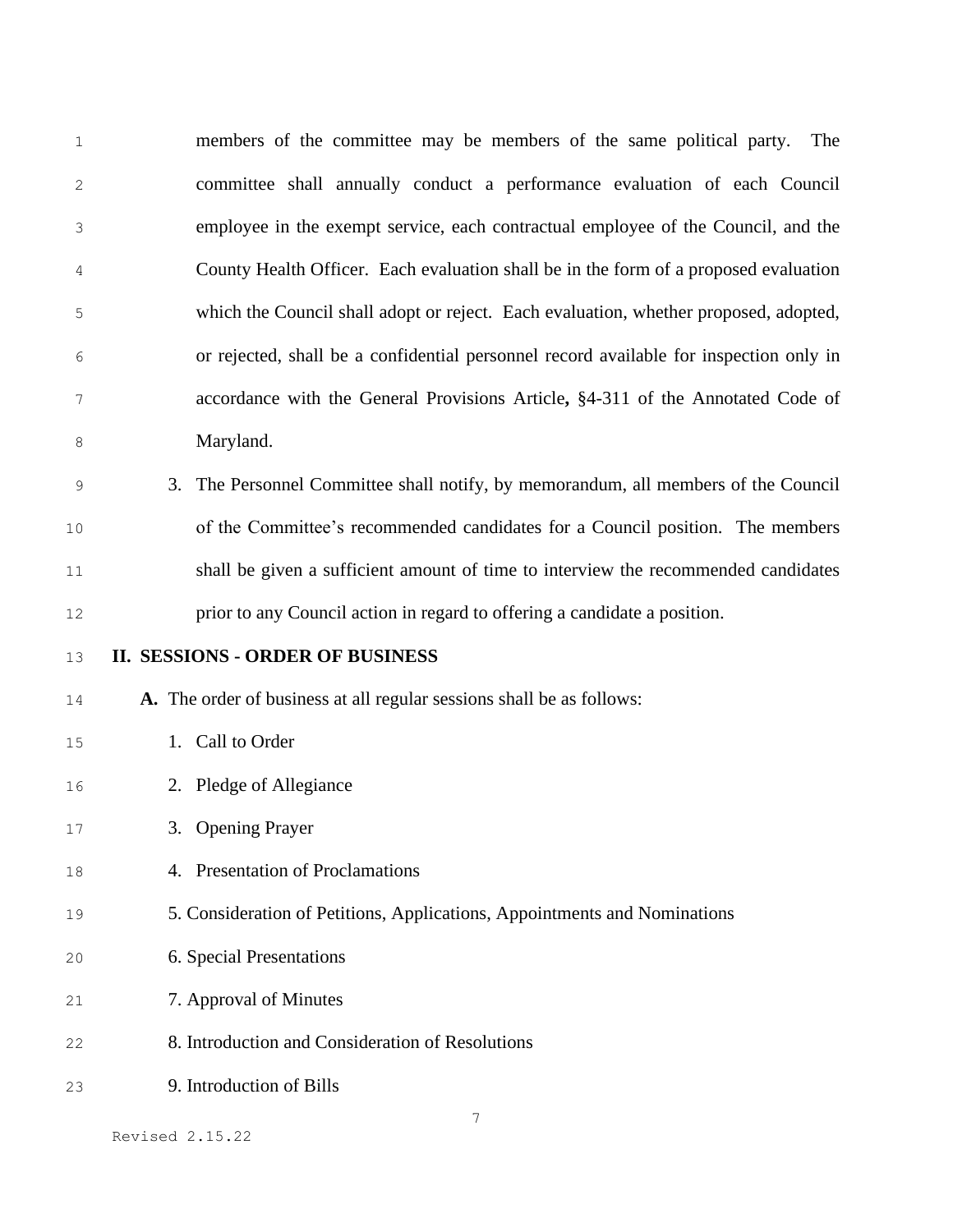| $\mathbf{1}$ | 10. Introduction and Consideration of Amendments                                               |
|--------------|------------------------------------------------------------------------------------------------|
| 2            | 11. Call for Final Reading of Bills                                                            |
| 3            | 12. Enrollment of Bills                                                                        |
| 4            | 13. Unfinished Business                                                                        |
| 5            | 14. New Business                                                                               |
| 6            | 15. Business from the President                                                                |
| 7            | 16. Business from Council Members                                                              |
| 8            | 17. Comments and Input from Attending Citizens                                                 |
| 9            | 18. Adjournment                                                                                |
| 10           | <b>B.</b> Messages from the Executive may be received at any time, as accepted by the Council. |
| 11           | C. The Presiding Officer may at any point of time provide for the public to address the        |
| 12           | Council.                                                                                       |
| 13           | <b>III. SESSIONS - MOTIONS</b>                                                                 |
| 14           | A. STATEMENT OF MOTIONS. When a motion has been made and seconded, the                         |
| 15           | President shall state it, but it may be withdrawn by the maker. Motions may be made            |
| 16           | orally or in writing, but a motion shall be reduced to writing only upon request of the        |
| 17           | President. Motions shall, whenever possible, be stated affirmatively.                          |
| 18           | <b>B. PROCEDURES IN DEBATE.</b>                                                                |
| 19           | 1. Voting.<br>Every member present shall vote on every question before the Council             |
| 20           | unless such member abstains. No member shall vote on any question in                           |
| 21           | contravention of any law concerning ethics which is contained in either the Charter or         |
| 22           | the Code including one of immediate personal or financial interest or that of the              |
| 23           | member's client. The vote on any question or motion or other matter shall be taken             |
|              | 8                                                                                              |

Revised 2.15.22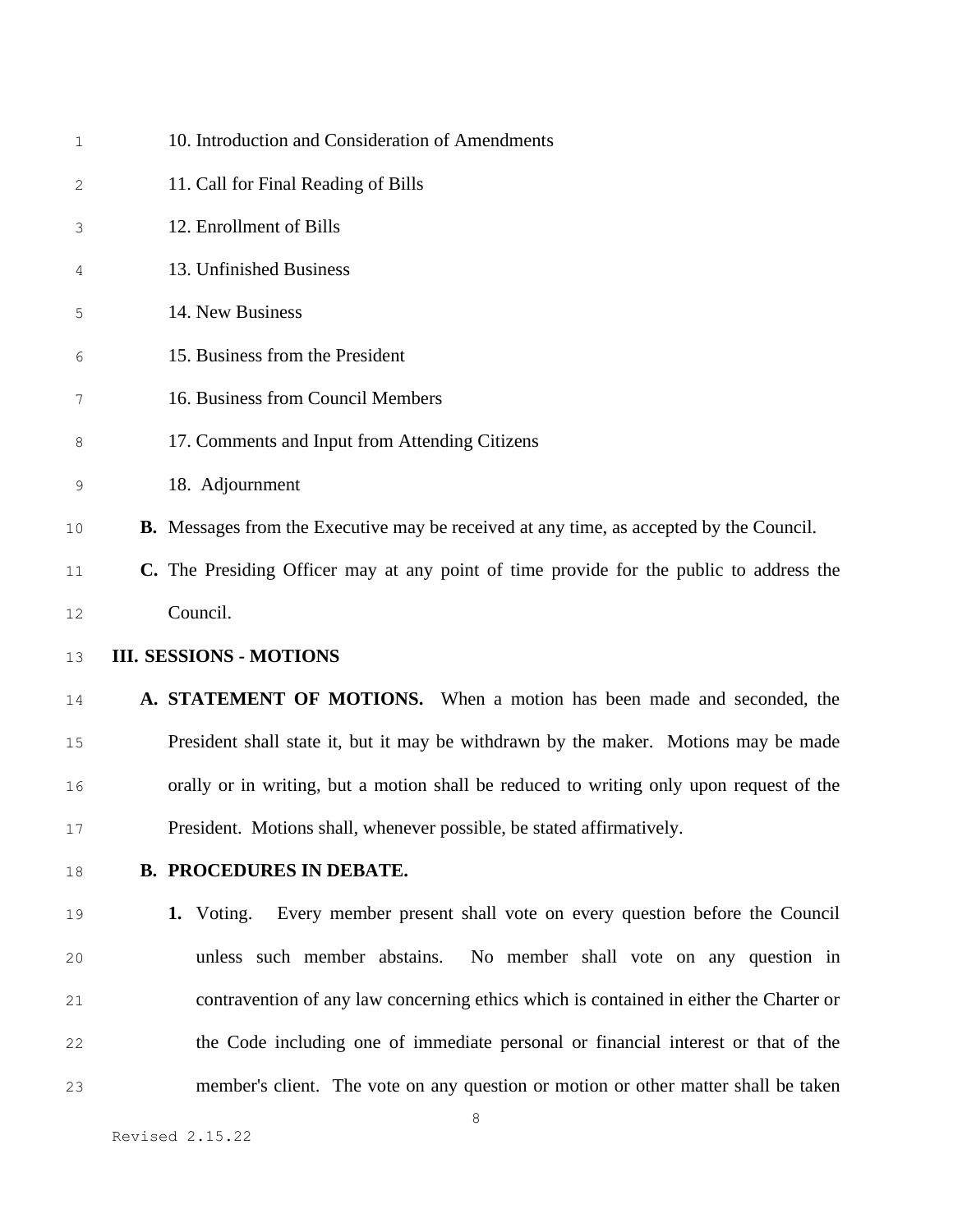by the ayes, nays, and abstentions, except procedural motions which may be approved by general consent, and entered in the Journal.

- **2.** Explanation of Vote. Any member shall have the right to explain his/her vote prior to time of voting. No explanation shall exceed 3 minutes except by permission of the President.
- 

#### **C. COUNCIL DECORUM.**

 Each member of the Council shall address other members either by title and last name or by position, such as Mr. President or Ms. Vice-President, or the representative from District A, or B, or C, or D, or E, or F. Insulting or inflammatory language shall at all times, be avoided in addressing other members of the Council or in referring to any officer or employee of County Government. The President, voluntarily or upon the motion of the Council, may censure any Council member for a violation of this Rule.

- **IV.COUNCIL JOURNAL**
- **A.** A brief accurate daily Journal of the proceedings and minutes of the Council shall be maintained by the Council Administrator. The Journal or a copy of the Journal shall be opened to public inspection during the normal working days of the County Government.
- **B.** All votes by roll call shall be recorded in the Journal.
- **C.** When a bill, resolution, or other legislative matter is journalized the first time, its title shall be entered in full. Thereafter, subsequent Journal entries or any legislative matter may be made by number and abbreviated title. All amendments shall be entered by identifying number in the Journal when proposed, and if they lie over, they shall again be printed by number in the Journal when considered. The name of every Council member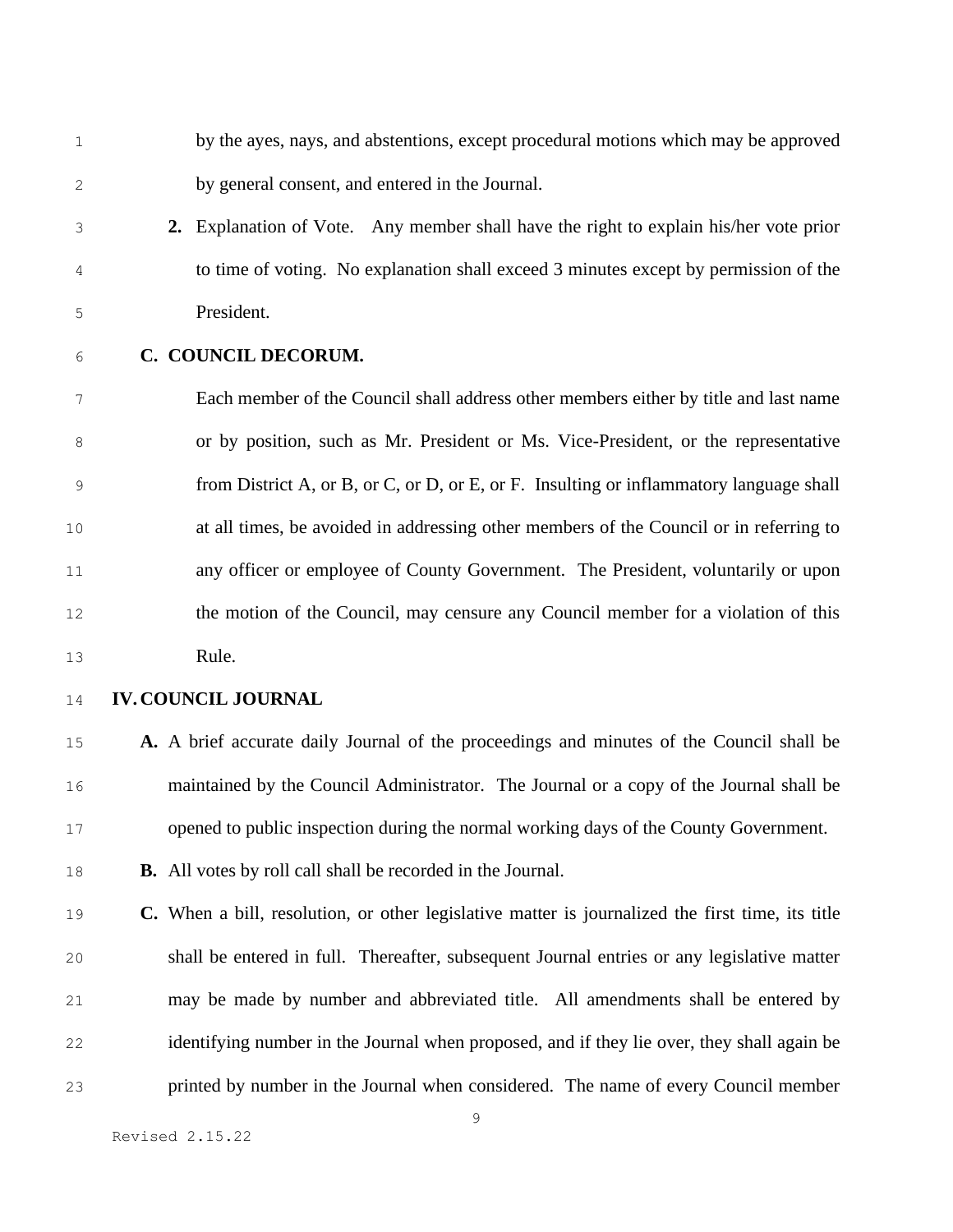| $\mathbf 1$  |          | introducing a bill or resolution or moving to amend a resolution and/or other legislative      |  |  |
|--------------|----------|------------------------------------------------------------------------------------------------|--|--|
| $\mathbf{2}$ |          | matter shall be entered in the Journal. Every question or motion presented to the Council      |  |  |
| 3            |          | for decision, and the title of every resolution or other legislative matter considered shall   |  |  |
| 4            |          | be entered in the Journal.                                                                     |  |  |
| 5            |          | <b>D.</b> Upon veto by the County Executive, the veto message shall be entered in the Journal. |  |  |
| 6            |          | <b>E.</b> Whenever the County Executive shall fail to return any bill within twenty-one (21)   |  |  |
| 7            |          | calendar days after the date of its presentation, the Council Administrator shall forthwith    |  |  |
| 8            |          | record the fact of such failure in the Journal.                                                |  |  |
| $\mathsf 9$  |          | F. The Council Administrator shall enter such other matters in the Journal as required by the  |  |  |
| $10$         |          | Charter of Harford County, Maryland; or as directed by the President of the County             |  |  |
| $11\,$       | Council. |                                                                                                |  |  |
| 12           |          | V. COUNCIL ADMINISTRATOR                                                                       |  |  |
| 13           |          | A. GENERAL.<br>The Council Administrator shall be responsible for the overall                  |  |  |
| $1\,4$       |          | coordination, direction, and supervision of the clerical/administrative employees of the       |  |  |
| $15\,$       |          | Council in the classified service and the administrative and management functions of the       |  |  |
| 16           |          | office.                                                                                        |  |  |
| 17           |          | <b>B.</b> The Council Administrator shall have other duties as follows:                        |  |  |
| 18           |          | 1. Keep the minutes of its meetings.                                                           |  |  |
| 19           |          | Maintain the Council's Journal.<br>2.                                                          |  |  |
|              |          | Prepare an agenda of meetings of the County Council.<br>3.                                     |  |  |
| $20$         |          | 4. Give notice of meetings and hearings to the Council and others as required by the           |  |  |
| 21           |          |                                                                                                |  |  |
| 22           |          | Charter or other laws applicable to the County.                                                |  |  |
| 23           |          | 5. Perform such other duties as the Council may direct.                                        |  |  |

Revised 2.15.22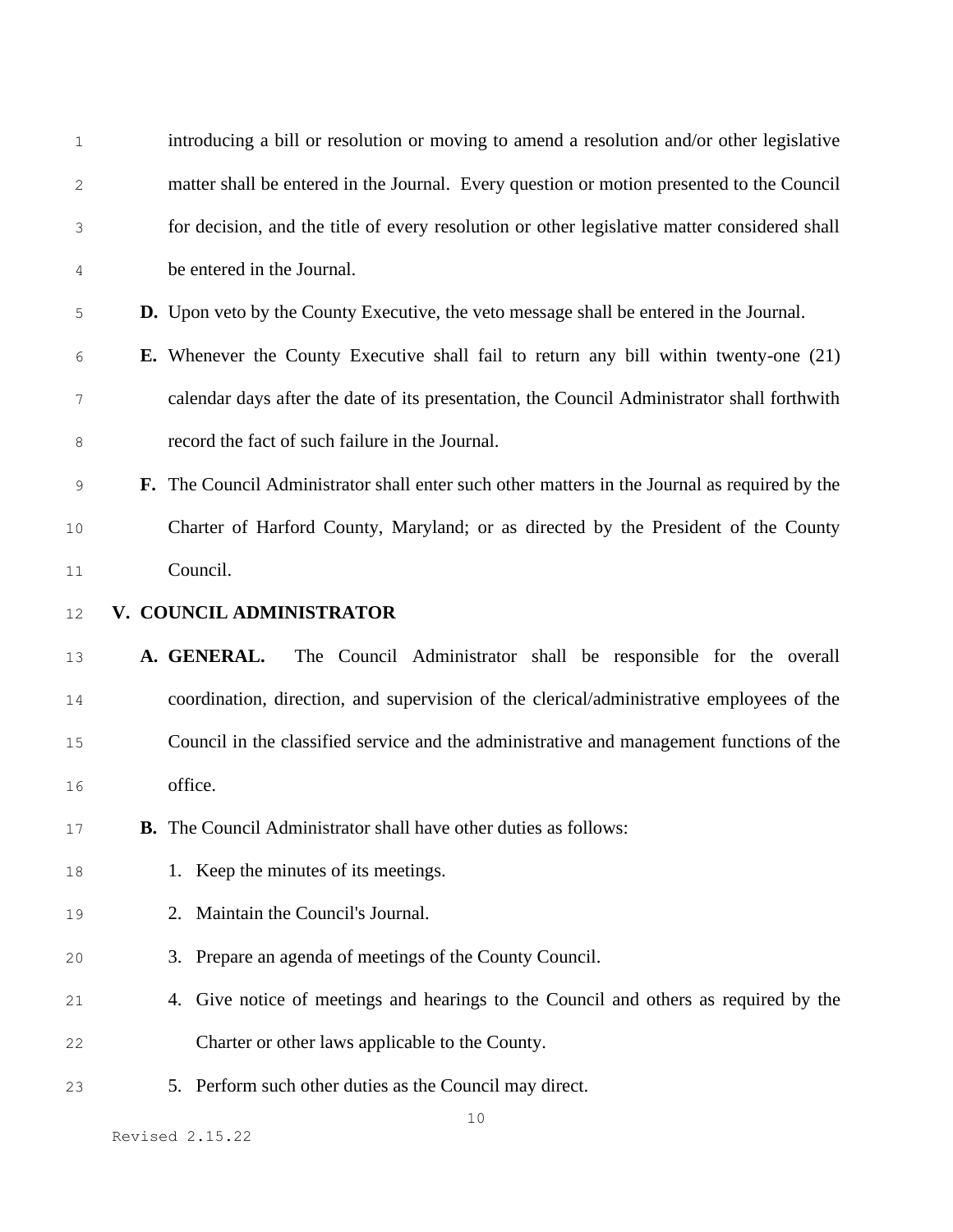#### **VI.LEGISLATIVE ENACTMENTS**

 **A. GENERAL.** The Council shall enact no law except by bill. All bills shall be styled: "Be it enacted by the County Council of Harford County, Maryland." The Subject of every law shall be described in its title and the title shall be used when giving public notice of hearings on proposed legislation. Every law, except the budget law and supplementary appropriation laws, shall embrace but one subject. No law or section of law shall be revived or amended by reference to its title only.

- **B. NUMBERING OF SECTIONS.** Each section of a bill shall be numbered in Arabic numerals. Subsections as appropriate shall be given appropriate letters or Arabic numerals.
- **C. NUMBERING OF LINES.** The lines of the text of a bill shall be consecutively numbered commencing at the top line of each page.
- **D. AMENDMENTS OF EXISTING LAWS.** A bill for amendment of a section of an existing law may amend the section "To read as follows" repeating in full the sections as proposed to be amended; or may strike out, insert or strike out and insert without repeating in full the section proposed to be amended.
- **E. FORM OF BILLS.** Each bill shall have printed on the first page thereof the form as provided in Appendix A. The Council Administrator shall provide a page to be inserted in a bill after its enactment as provided in Appendix B.
- **F. FINAL ACTION.** The Council Administrator shall place on the back cover of each original bill an appropriate description of the final disposition using the format as provided in Appendix C.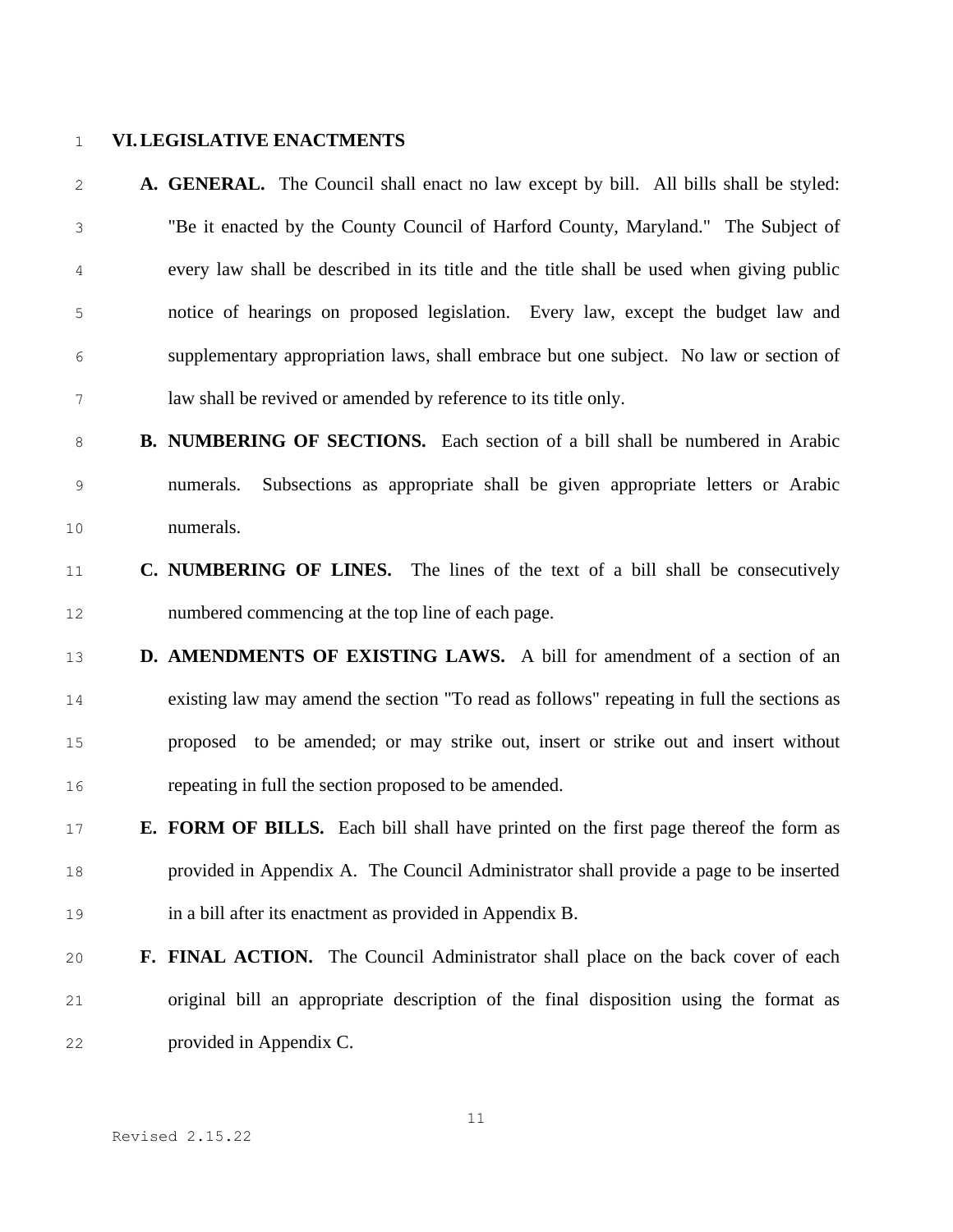**G. AMENDMENTS TO BILLS.** Amendments shall be appended to the bill introduced on a plain page in a printed form stating: The bill that is to be amended, the member of the Council introducing the amendment, the legislative session day number, the date and the amendment number, and at the bottom appropriate notations of adoption or rejection shall be typed thereon by the Council Administrator.

#### **VII. COUNCIL AGENDA**

### **A. GENERAL.** The President of the Council shall ensure that an appropriate agenda is prepared for each Council Session by the Council Administrator, to include all matters requested by a member of the Council.

 **B. PREPARATION.** All requests shall be submitted to the Council Administrator for the consideration of the Council President no later than 4:00 P.M on Wednesday preceding the Council session, and the Council Administrator shall prepare the agenda for distribution to the public and to the Council no later than 2:00 P.M. on the Friday preceding the session. The Agenda shall not be thereafter amended for further matters to be heard except upon the approval of the President of the Council, who, if necessary, shall cause the Council Administrator to prepare a supplementary agenda prior to the Council session.

**VIII. CONSIDERATION OF BILLS**

#### **A. GENERAL.**

 1. Bills may be introduced by any member at any legislative session on the call for the introduction of bills. A bill as introduced shall be printed, in the form provided for above. No bill shall be received for introduction unless the Council Administrator has certified on the copy introduced that 7 copies are immediately available for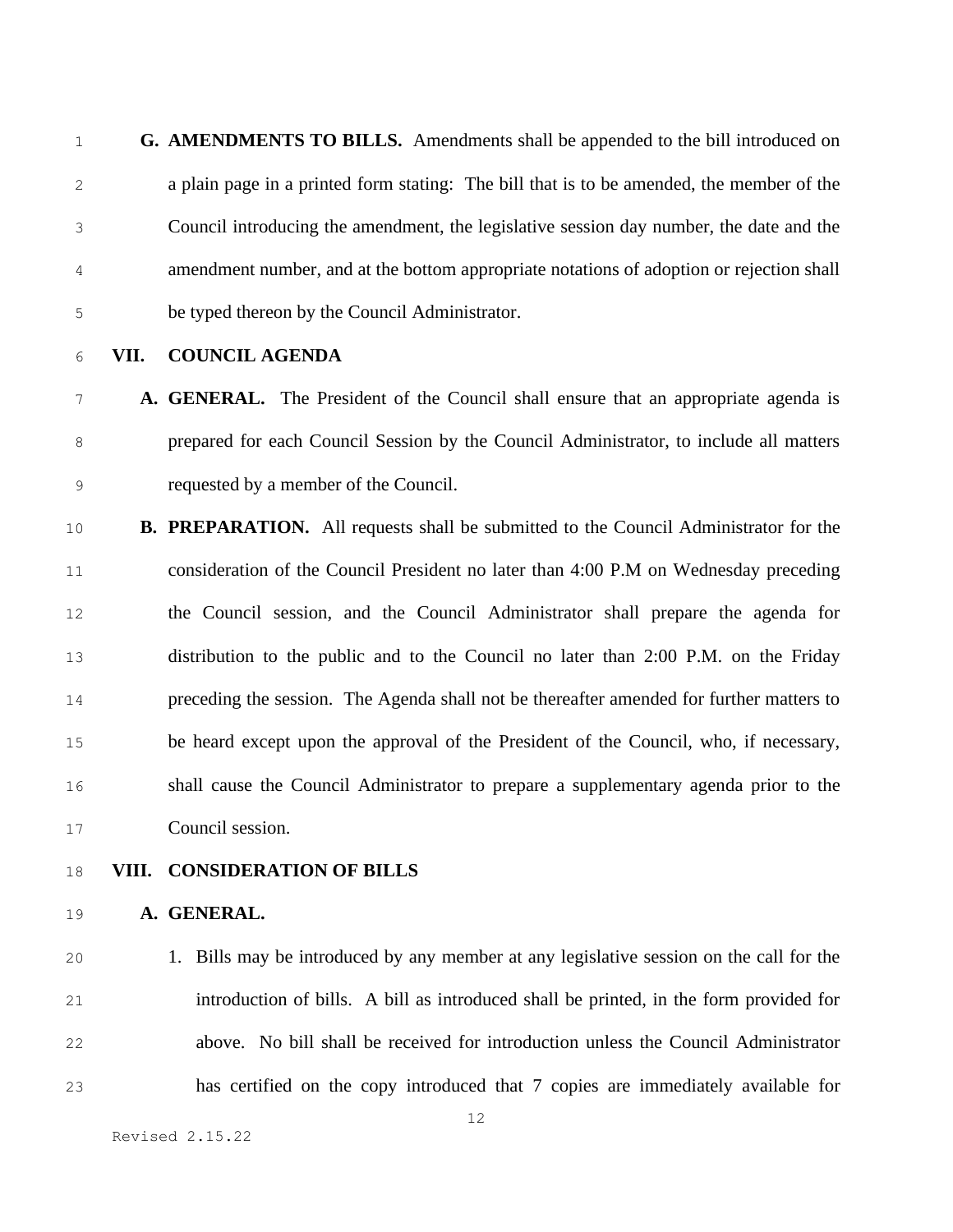distribution to the public and the press. On introduction, the Council Administrator shall make copies available for distribution to the public and the press and shall post 1 copy on the Council website within 24 hours of the bill's introduction and distribute 1 copy to each member.

- 2. Any bill or other measure, including a motion or resolution to be introduced at the request of the County Executive, shall be introduced by the President of the Council.
- 3. A bill may be introduced by a Council Member on behalf of a constituent. On such occasion, the bill shall be designated as introduced by "Council Member\_\_\_\_\_\_\_\_ at 9 the request of \_\_\_\_\_\_\_."
- **B. REPRINTING OF BILLS.** If a bill is amended before enactment, the bill shall not be enacted until it is reprinted or reproduced as amended.
- **C. READING OF BILLS.** There shall be a first reading and a final reading of each bill. On first reading a bill shall be read by number and title only. When introduced and on a final reading, upon request of any member, a bill shall be read once section by section for amendment before vote on final passage; and, if amended, upon request of any member, shall be read as amended before vote on final passage.
- **D. CALL OF BILLS FOR FINAL READING.** Only bills eligible for passage under the applicable provisions of the Charter shall be called for final reading by a Council member. After vote on final passage, no bill whether enacted or failed shall be further considered during the same legislative session except by consent of a majority of the members present.
- **E. ENROLLMENT OF BILLS.** After passage of a bill, the Council Administrator shall present to the President an enrolled copy in printed form that the President shall lay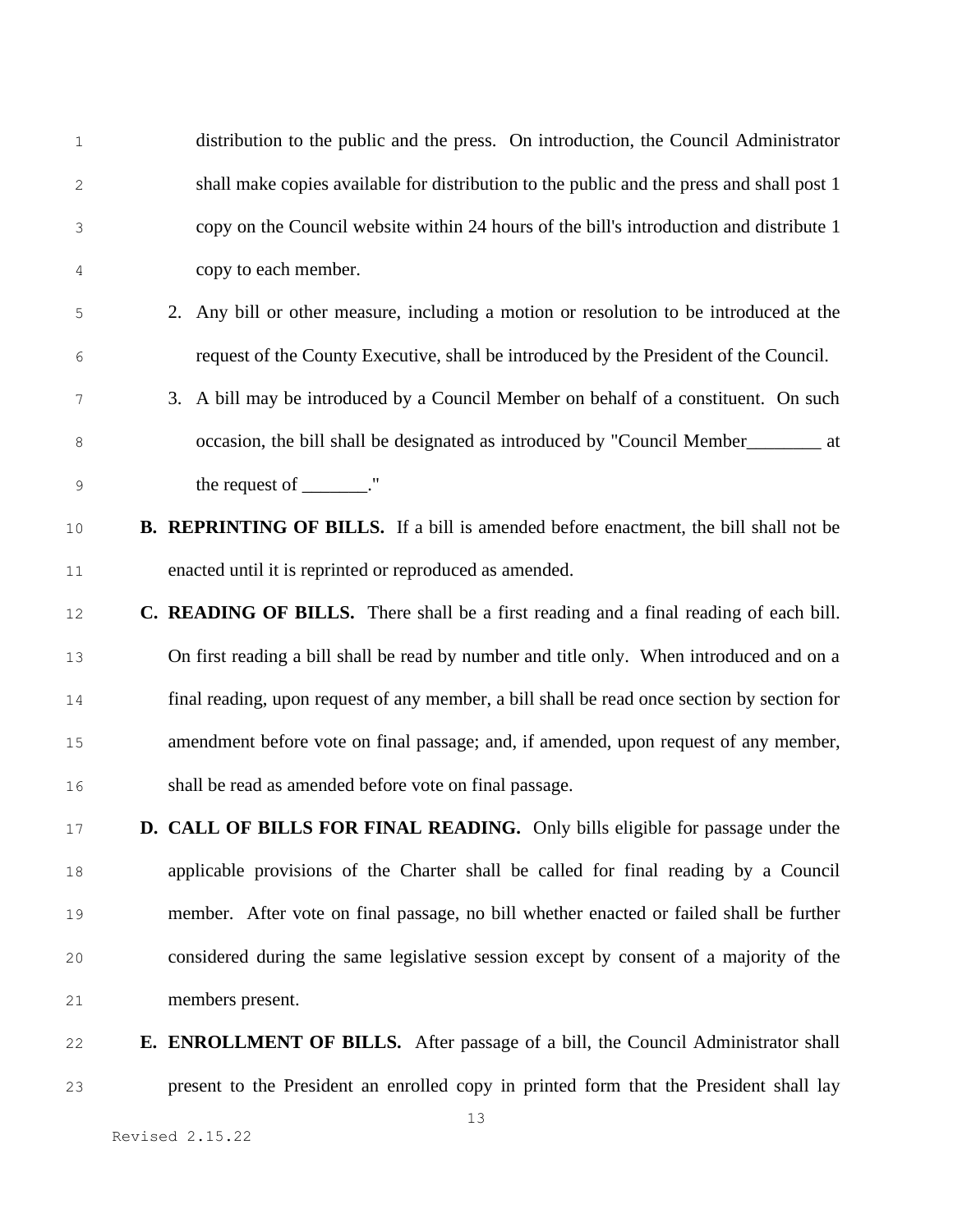before the Council. Upon motion duly carried the enrolled copy shall be read for correction of errors. The President, in legislative session, shall certify the enrolled copy as being the text as finally passed. The copy so certified by the President shall be conclusive evidence of the bill enacted. After certification by the President, the enrolled bill shall be forwarded to the County Executive for further action. After an enrolled bill is returned to the Council by the County Executive, the bill shall be maintained by the Council Administrator in an official file of the County Council. Upon enrolling, the Council Administrator shall have authority to correct errors in section references and numbers and references to existing law, capitalization, punctuation, spelling, grammar, headings, and similar matters.

# **F. VETOES.** When a veto message of the County Executive is received by the Council Administrator, its date and time of receipt shall be noted on the front of the message and immediately enter the receipt and text of the veto message in the Journal. The Council Administrator shall ensure that the members of the Council are provided copies of the message and that the vetoed bill is specially set for reconsideration at the legislative session day next following the receipt of the veto message.

#### **IX.OTHER COUNCIL BUSINESS**

 **A. RESOLUTIONS.** A member may prepare, prior to the meeting of the Council a printed form of a resolution and may deliver it to the Council Administrator prior to the session with 12 copies for distribution to the public, press, and the Council. With respect to all resolutions, the Council Administrator shall ascribe a number thereto which shall be sequential throughout the Council year.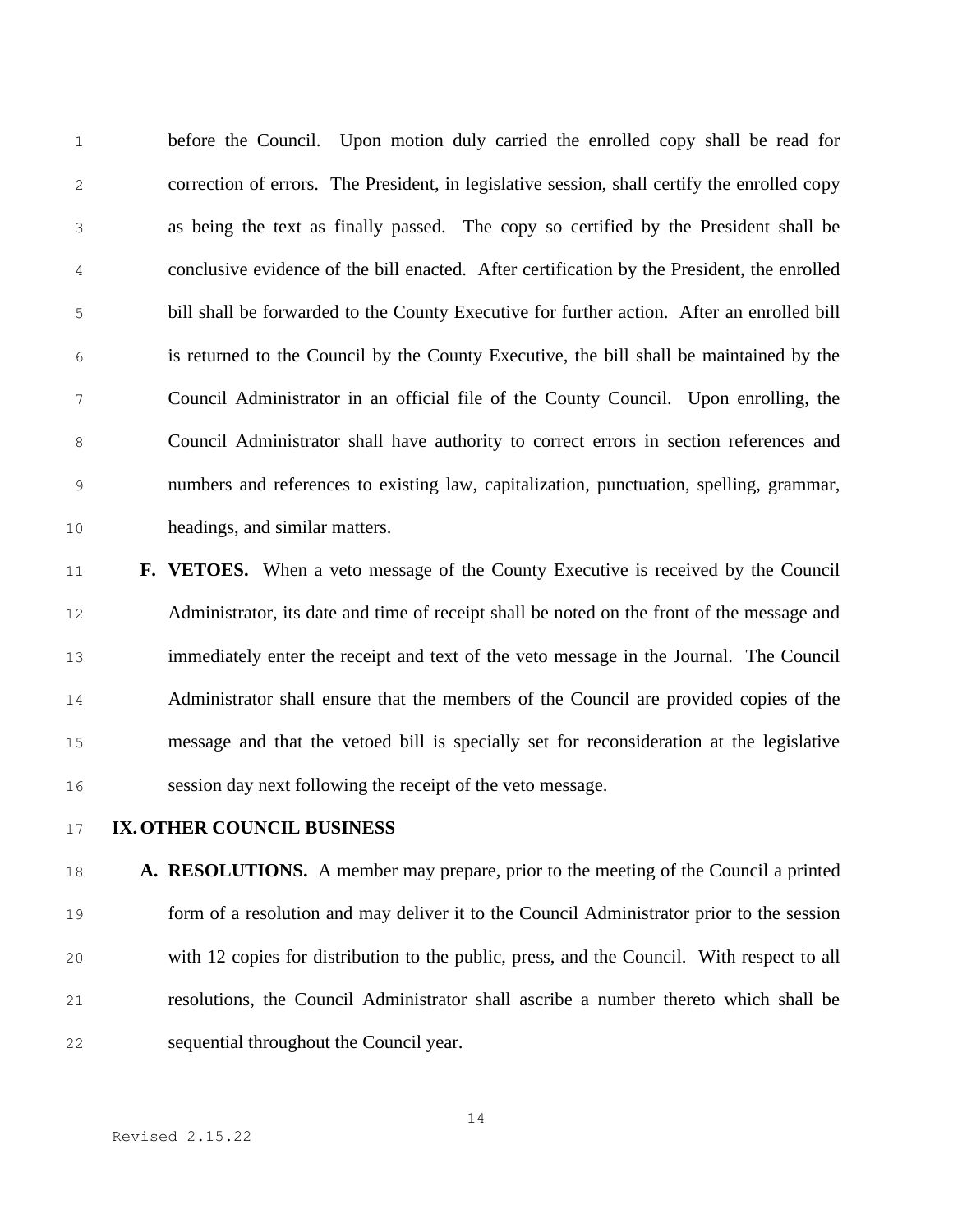#### **B. ADDITIONAL PROCEDURES FOR INTRODUCTION OF RESOLUTIONS.** In

 addition to resolutions introduced in accordance with paragraph A, resolutions may be introduced during the course of debate or discussion and may be acted upon by the Council promptly. Upon its introduction or action thereon, it may be laid over until a later date. If a resolution shall be acted upon at the time of its introduction, it shall be given a number by the Council Administrator and 12 copies thereof shall be made available to the public, the press, and the Council at or prior to the time of the next session. If action on any such resolution shall be laid over to a further hearing, the resolution shall be printed, photocopied or typewritten and distributed in the same manner as resolutions introduced in accordance with paragraph A of this article.

 **C. PROCEDURES FOR BOND RESOLUTIONS.** The Council shall authorize the issuance of revenue bonds by passage of an appropriate bond resolution. Issuance of General Obligation Bonds in which the County pledges its full faith and credit shall not be authorized except by bill and shall not be governed by this section. The bond resolution shall:

### 16 1. Specify and describe the facility or facilities;

- 2. Generally describe the public purpose to be served and the financing 18 transaction to be accomplished;
- 3. Specify the maximum principle amount of the bonds that may be issued; and
- 4. Impose any terms or conditions on the issuance and sale of bonds deemed appropriate.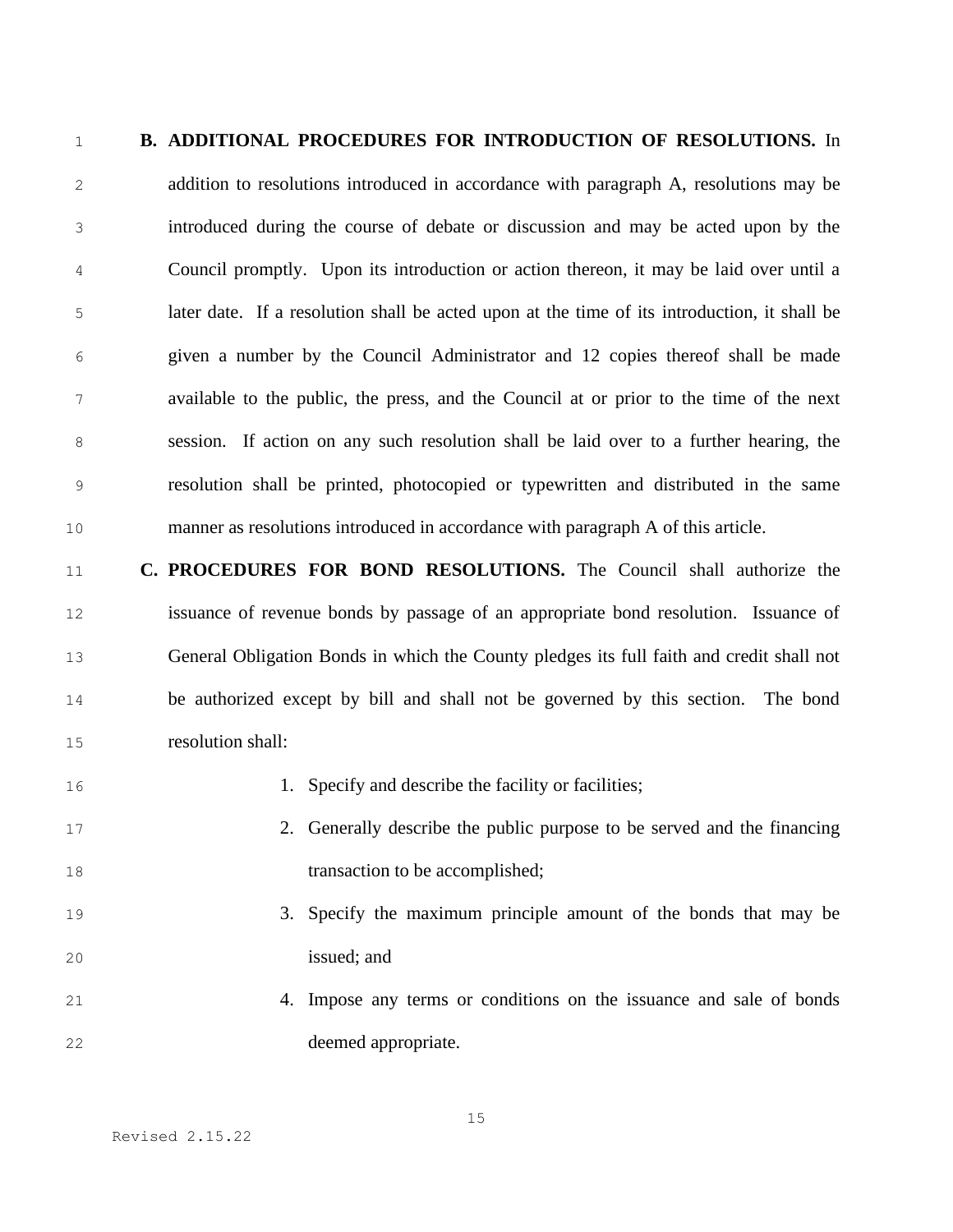In addition, the bond resolution may authorize the County Executive, by executive order or otherwise, to specify, prescribe, determine, provide for or approve such matters, details, forms, documents, or procedures the County Executive deems appropriate to the authorization, sale, security, issuance, delivery or payment of or for the bonds, including, without limitation, creation of security for the bonds and provision for the administration of bond issues such as trust or other agreements with banks or trust companies regarding any counter signature or delivery of bonds or security for bonds. The procedure for adoption of a bond resolution shall be substantially as follows: 1. The bond resolution may be introduced by any member of the Council at any legislative session on the call for bond resolutions. On introduction, the Council Administrator shall make copies available for distribution to the public, the press and members of the Council, and, within 24 hours after introduction, shall post a copy thereof, together with notice of the time and place of hearing on the bond resolution, on the Council website. 2. Within 24 hours following the introduction of a bond resolution, the Council shall schedule a public hearing on the bond resolution, which hearing shall not be less than 14 calendar days after publication of the hearing notice. Public notice of hearings on the bond resolution shall be published in at least 1 newspaper published in the county. The public hearing on a bond resolution may, but need not be, held on legislative session day and may be adjourned from time to time.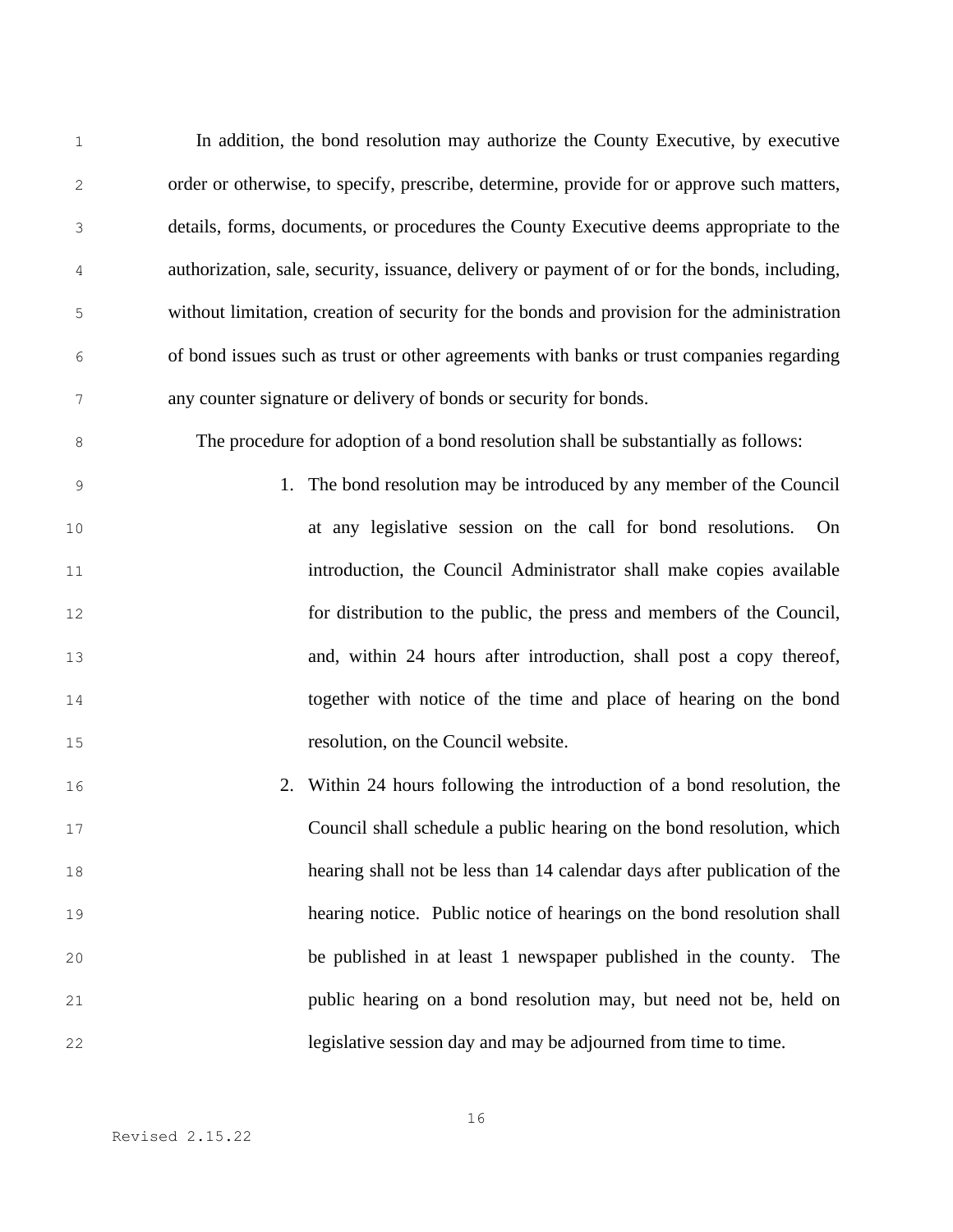3. There shall be a first reading and a final reading of each bond resolution. On first reading, a bond resolution shall be read by number and title only. When introduced and on a final reading, a bond resolution shall, at the request of any member, be read once (and only once) section by section for amendment before vote on adoption, and, if amended, shall at the request of any member, be read as amended before vote on adoption. Only bond resolutions eligible for adoption under the applicable provisions of the Charter and these rules shall be called for final reading by a Council member.

- 4. After the public hearing, a bond resolution may be adopted on a **legislative session day with or without amendment, except, that if a**  bond resolution is amended before adoption the bond resolution shall not be adopted until it is reprinted or reproduced as amended. No bond resolution shall be adopted except by affirmative vote of at least 4 members of the Council.
- 5. The Council may reject any bond resolution on its introduction without a public hearing by an affirmative vote of at least 5 members of the Council. Any bond resolution not enacted within 45 business days after its introduction shall be considered to have failed.

 No bond resolution may be introduced until the County shall have received, in form acceptable to Counsel to the County, a letter from the facility applicant unconditionally committing the facility applicant to indemnify and hold harmless the County from any claims or losses arising out of the County's participation in the bond transaction, and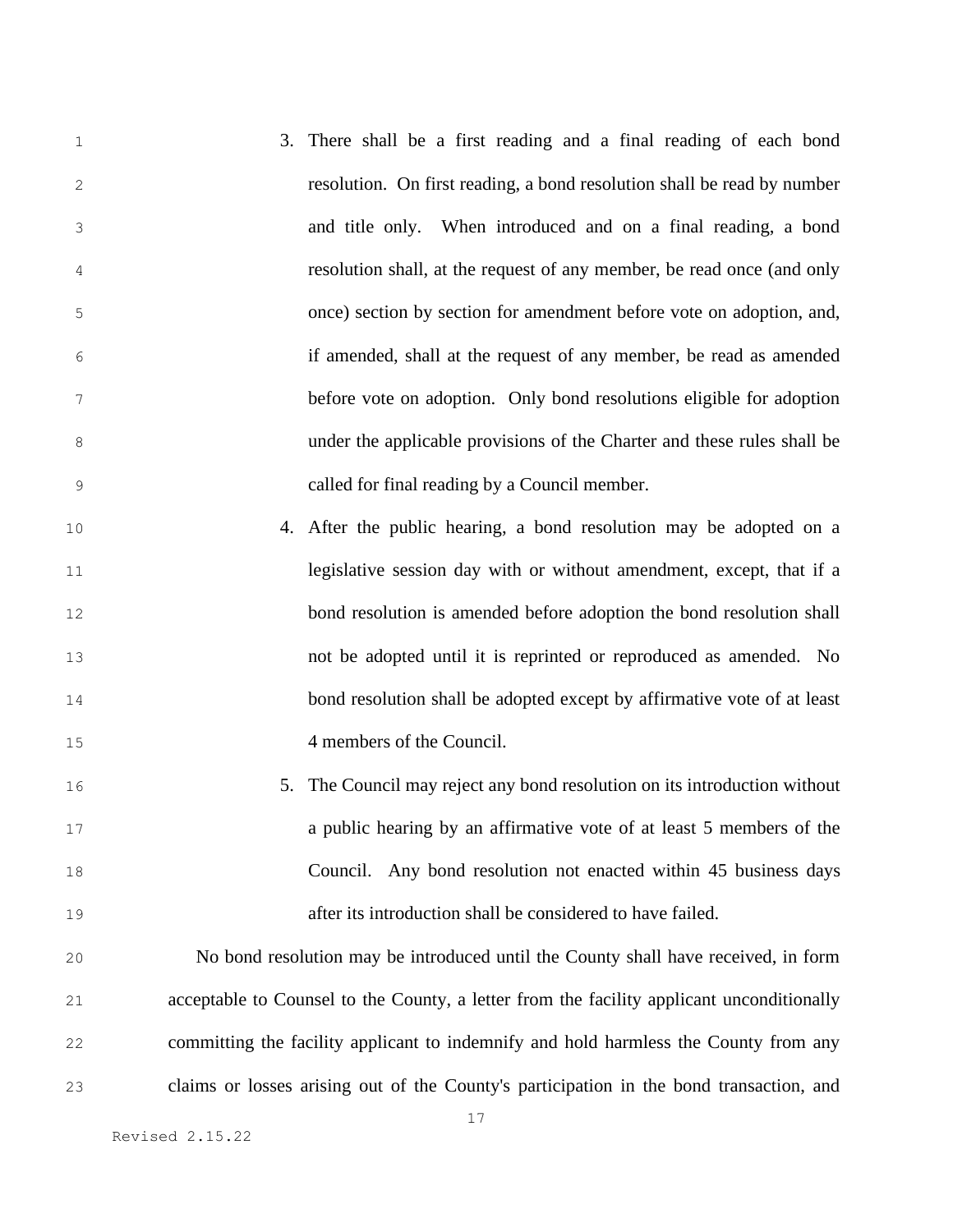| $\mathbf{1}$   | further committing the facility applicant to pay all expenses of the County in issuing the |
|----------------|--------------------------------------------------------------------------------------------|
| 2              | bonds, including the payment of printing and advertising costs and the fees of bond        |
| 3              | counsel, regardless of whether the proposed transaction is consummated or not.             |
| $\overline{4}$ | The adoption of a bond resolution shall not be subject to referendum, and the              |
| 5              | bond resolution shall be effective immediately upon approval of the Council.               |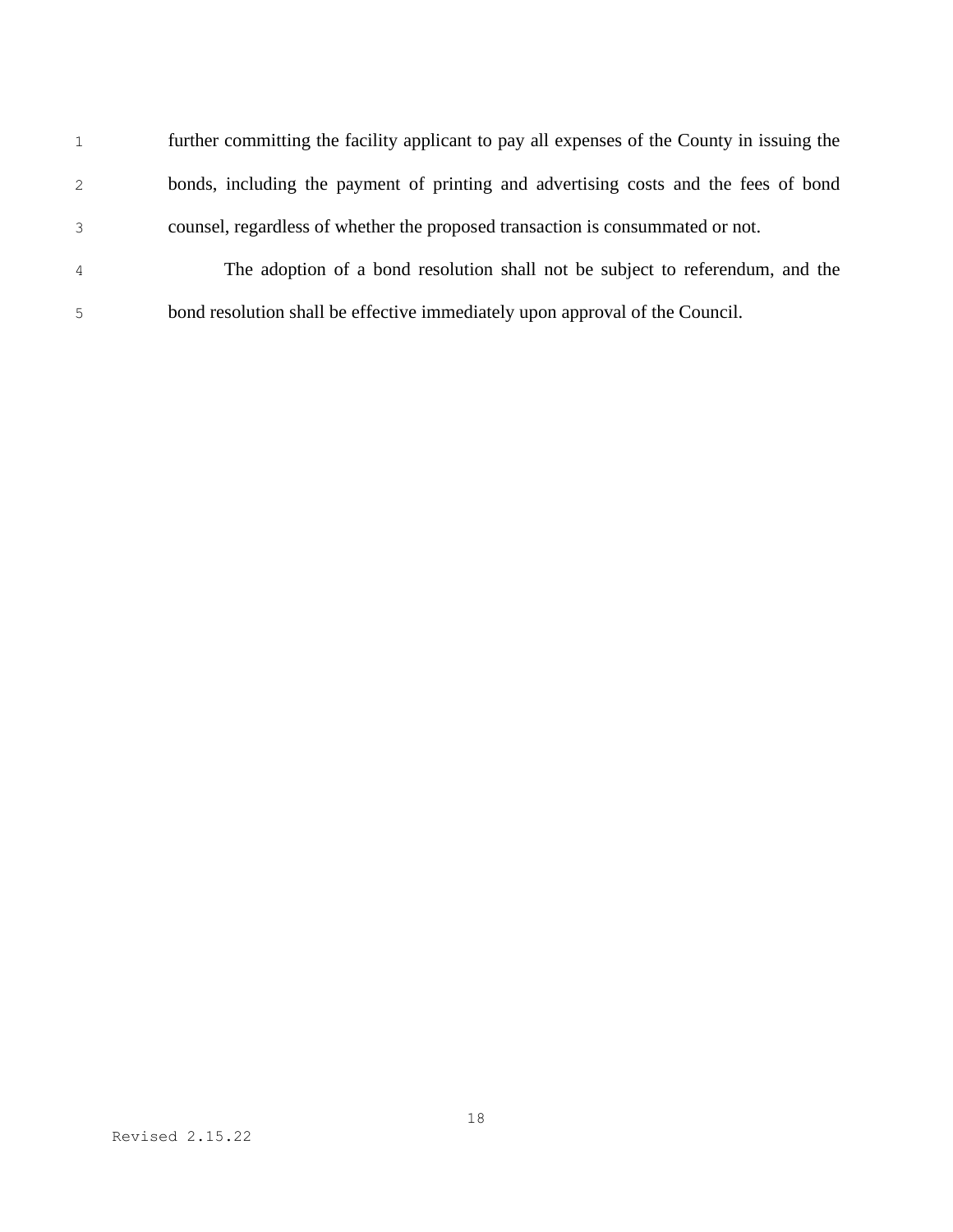- 1 **D. MOTIONS.** In addition to the enactment of bills and resolutions as herein provided, the Council may act upon the motion of any member.
- 

 **E. CONSIDERATION OF EXECUTIVE NOMINATIONS.** Whenever the County Executive shall nominate any person for appointment as the Director of Administration, the head of an agency or Deputy Director of an agency in the Executive Branch, such nomination shall lay over for at least 1 week prior to action by the Council unless suspended in accordance with the provisions of Article XII.

 **F. CONFIRMATION OF EXECUTIVE NOMINATIONS.** The Council may hold at least one public hearing with respect to Executive nomination of a head or Deputy Director of an agency of the Executive Branch or the Director of Administration; and may invite the nominee to be present at the public hearing. The Council may request an opinion from the Council Attorney with respect to whether or not the nominee meets the requirements of the Charter. At the public hearing, if the nominee chooses to appear, only members of the Council shall interview the nominee. Failure of the nominee to appear at such a public hearing shall not disqualify a nominee with respect to confirmation of the Council, but the Council may consider such failure to appear as a factor in determining the qualifications of the nominee, but the weight to be given such factor shall depend upon all other qualifications of the nominee.

 **G. PROCEDURE FOR ENTERING CONTRACTS.** Whenever the Council is to enter into a contract, the Council shall first vote to select a qualified party or expert witness to perform the services required under the contract. After selecting a qualified party or expert witness, the Council shall vote on the specific terms to be included in the contract.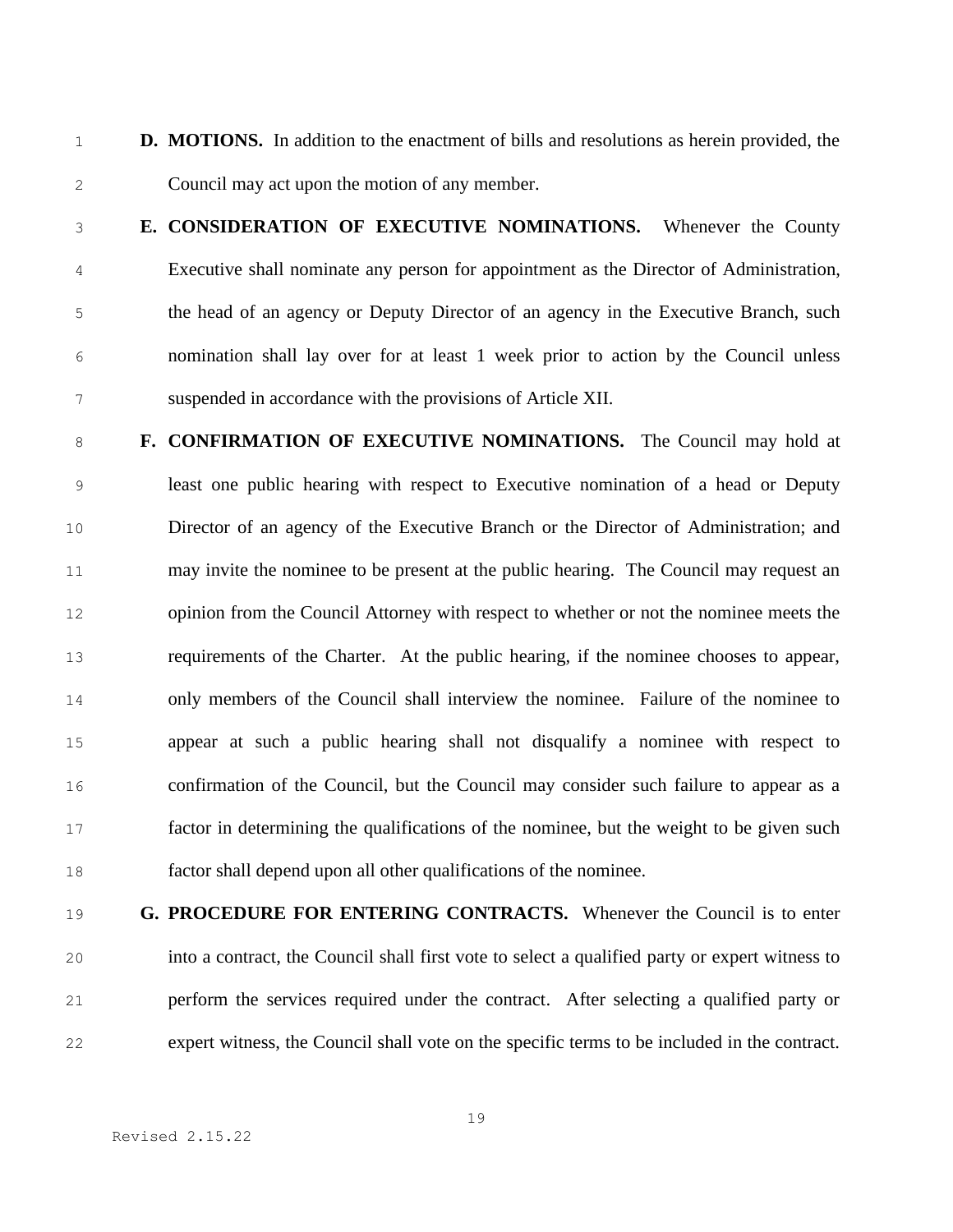- Once the terms of the contract are established, the President of the Council shall have the authority to sign the contract on behalf of the Council.
- 

 **H. PROCEDURE FOR NOTIFICATION OF COUNCIL ACTION.** Whenever the President of the Council is directed by the Council to communicate written notice of official Council action, the President shall have the approval of a majority of the Council as to the language contained in the communication. The approval of the language of the communication shall be obtained by the President prior to the release of the communication to any person other than a Council Member or a member of the Council Staff.

#### **X. INTRODUCTION OF PETITIONS**

 **A. GENERAL.** Petitions may be presented to the Council by any citizen. When a petition is presented, it shall be certified by the Council Administrator and given a number and shall be maintained on file. Copies of petitions shall be made available to the Council, the public, and the press upon payment of a reproduction fee. If the petition raises an issue requiring notice, the Council Administrator shall provide for the notice as required by law.

#### **B. CHARTER AMENDMENT AND REFERENDUM PETITIONS.**

 1. Amendments to the Harford County Charter ("the Charter") may be proposed either (1) by resolution or legislative act of the County Council or (2) by petition signed by not less than 20 percent of the registered voters of the County, provided, in any case, that 10,000 signatures shall be sufficient to complete the petition. (Md. Constitution, Article XI-A, Section 5; Charter, Section 905)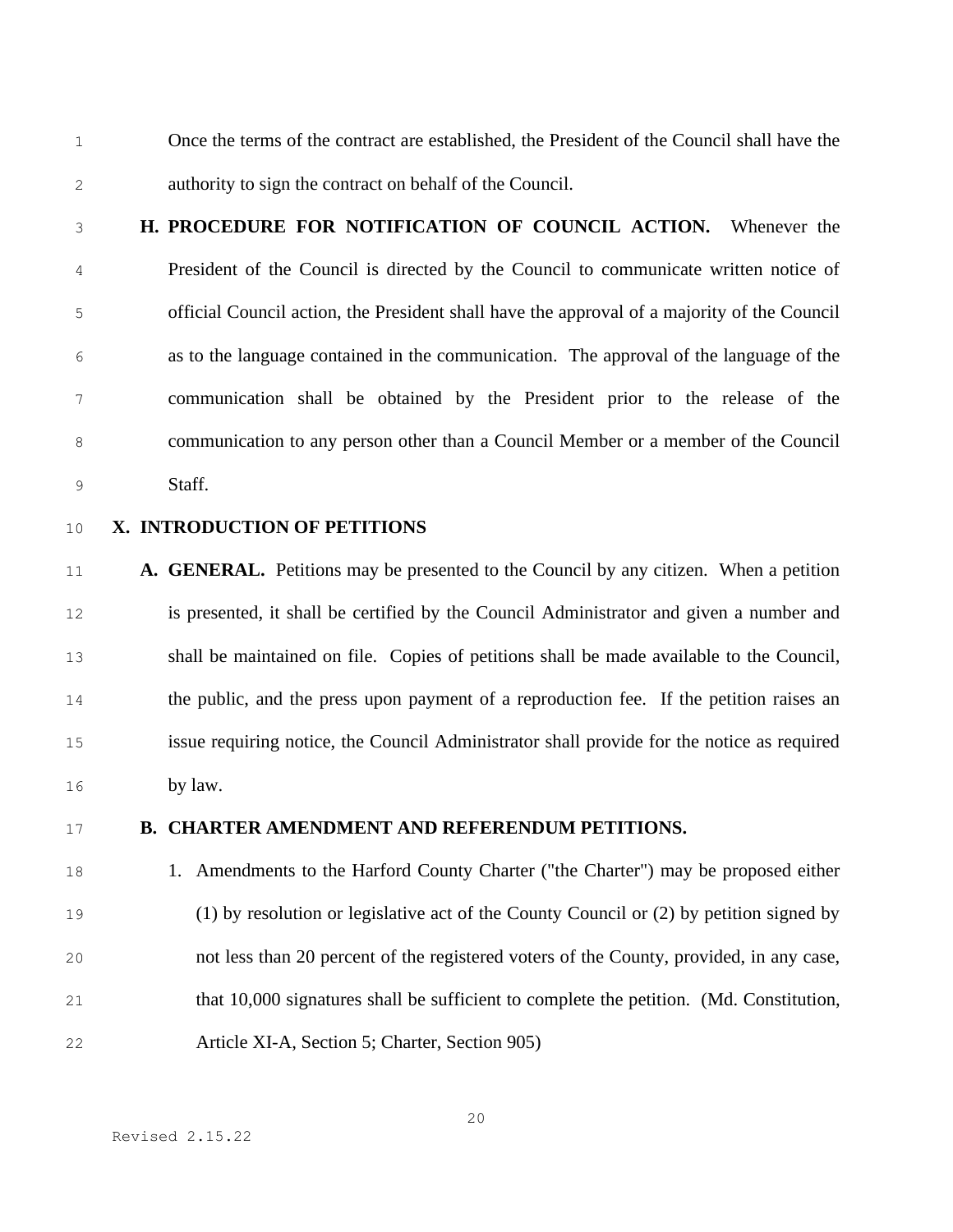- 2. "Signature" means the signature of the registered voter. An affidavit attests to the fact that the signature is authentic and the person signing is a registered voter. One affidavit per page may attest to any number of signatures on a petition. The word "petition" means one or more sheets written or printed, or partly written and partly printed. (Md. Constitution, Article XI-A, Section 7)
- 3. The petition for charter amendment must be filed with the President of the County Council on or before the end of the business day on the second Monday in August in which a congressional or general election is held. (Md. Constitution, Article XI-A, Section 5; Charter Section 905). Upon receipt of the petition for charter amendment, after determining that the petition is in conformance with the requirements of law, the Council shall dispatch the petition to the local Board of Elections within 24 hours.
- 4. The President of the County Council shall have the proposed Charter amendment, as well as any proposed by the County Council, published once a week for five (5) successive weeks prior to the election in at least 1 local newspaper. (Charter, Section 905, Md. Constitution, Article XI-A, Section 5). The County Council Attorney is required to prepare and certify to the local Election Board the form in which local questions appear on the ballot.

## 5. The proposed charter amendment is then submitted to the voters at the next congressional or general election. If approved by majority vote, the proposed charter amendment is adopted and becomes effective 30 days after the election. (Charter, Section 905)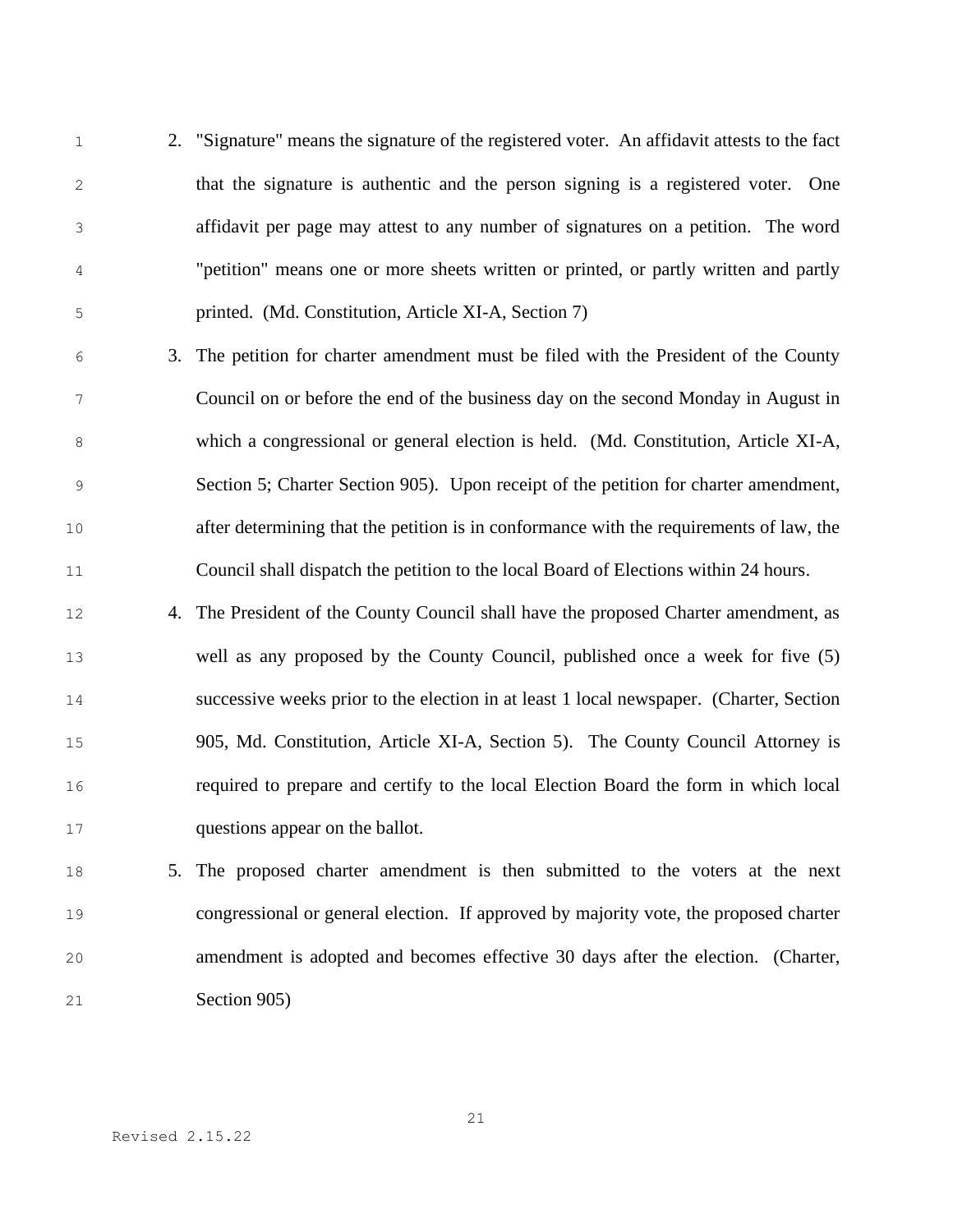#### **C. PETITION FOR REFERENDUM**

 Local Government Article, Section 9-205 of the Annotated Code of Maryland authorizes charter counties to reserve to themselves the power of referendum over local legislation. Referendum is the method of submitting certain laws enacted by the County Council to a direct vote by all registered county voters to determine whether the laws will be repealed or approved. Section 9-205 also mandates that the County Charter or local laws shall provide adequate detail as to the time, notice and form for petitioning local laws to referendum.

 1. Any law enacted by the County Council may be petitioned to referendum except (1) a law imposing a tax, (2) a law appropriating funds for current expenses of the County government, (3) a law establishing or re-establishing Councilmanic districts, and (4) decisions of the County Council in zoning cases involving special exceptions, variances, piecemeal rezoning and other zoning decisions. (Charter, Section 220)

- 2. A petition for referendum, in the form prescribed by law, must be signed by 5 percent of the qualified voters of the County computed as of the date of the previous general election. The petition must be filed with the Board of Elections ("the Election Board") within 60 calendar days from the date the bill becomes law. (Charter, Section 220)
- 3. Pursuant to Election Law Article, Section 7-103 of the Annotated Code of Maryland, the County Council must certify to the Election Board all questions of local concern, including referenda, by the third Monday in August. Also, the County Council Attorney shall prepare and certify to the Election Board the form, i.e., bill title or summary, in which the local questions shall appear on the ballot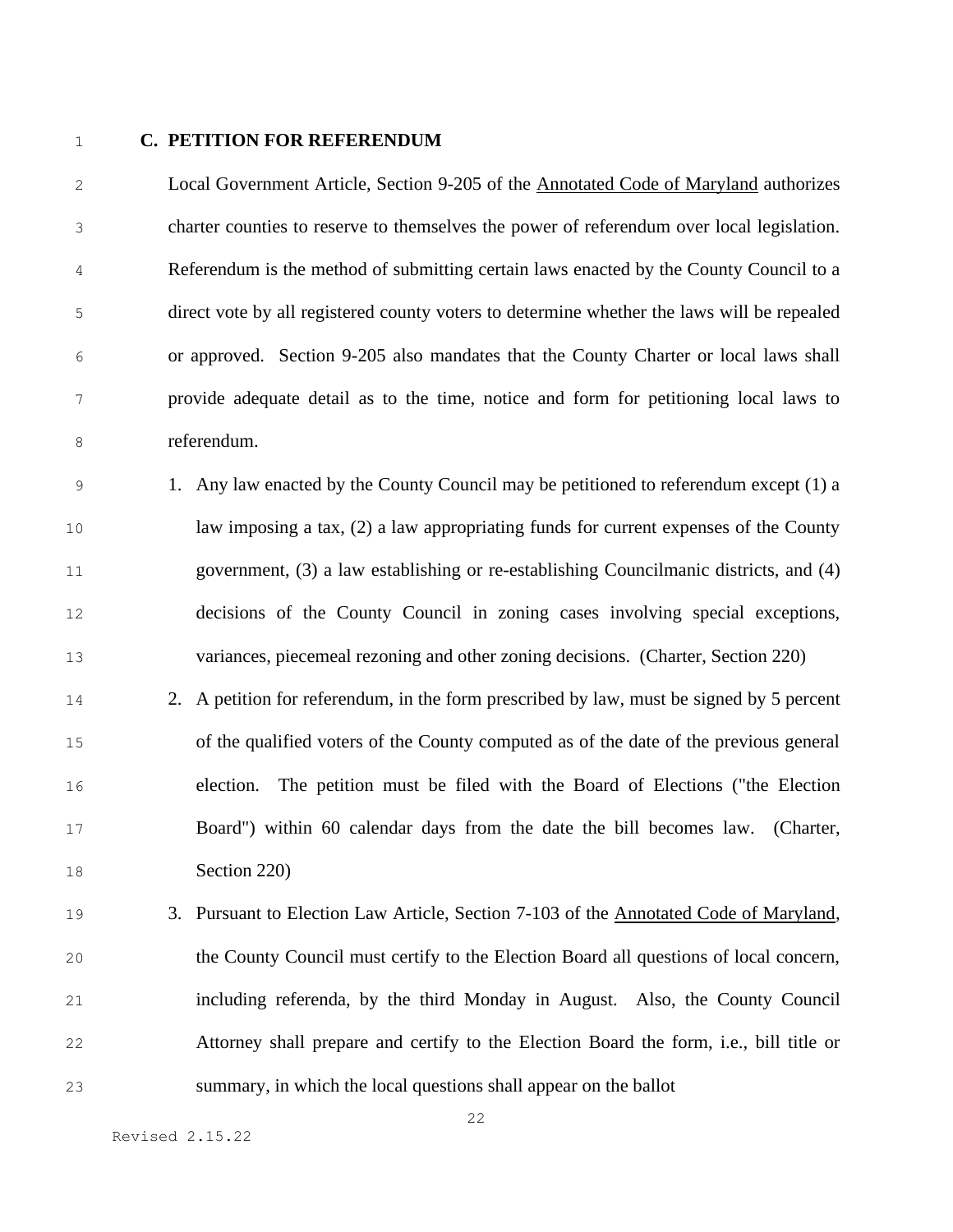| $\mathbf 1$ | 4. The initial notice that a County law is to be the subject of a referendum vote shall not |
|-------------|---------------------------------------------------------------------------------------------|
| 2           | be less than 30 days before the election. A majority of votes cast by the qualified         |
| 3           | voters of Harford County at the next congressional election is necessary to repeal a        |
| 4           | law petitioned to referendum.                                                               |
| 5           | <b>XI. PUBLIC HEARINGS</b>                                                                  |
| 6           | A. GENERAL. The rules in this section apply to public hearings of the Council.              |
| 7           | <b>B. PRELIMINARY ACTION.</b> Upon convening the hearing, the presiding officer shall       |
| 8           | give a brief explanation of the purpose of the hearing and shall cause to be presented any  |
| 9           | information or data which is required prior to public discussion comments.                  |
| 10          | <b>C. OATH.</b> The following oath, where required, shall be administered to a witness: "Do |
| 11          | you solemnly swear or affirm under the penalties of perjury that the responses given and    |
| 12          | statements made will be the whole truth and nothing but the truth?"                         |
| 13          | D. QUESTIONS BY THE COUNCIL. Any member of the Council, upon recognition by                 |
| 14          | the presiding officer, may question any speaker or witness.                                 |
| 15          | E. QUESTIONS ADDRESSED TO COUNCIL MEMBERS. A Council member may be                          |
| 16          | questioned by a citizen only with the consent of the Council President or presiding         |
| 17          | officer. A member of the Council may not initiate discussion or engage in debate without    |
| 18          | the consent of the President or presiding officer.                                          |
| 19          | F. When amendments to a measure requiring a public hearing are under consideration and      |
| 20          | the hearing has already been held, the presiding officer may allow up to 5 minutes during   |
| 21          | the Legislative Session for public comment, using the procedure outlined above.             |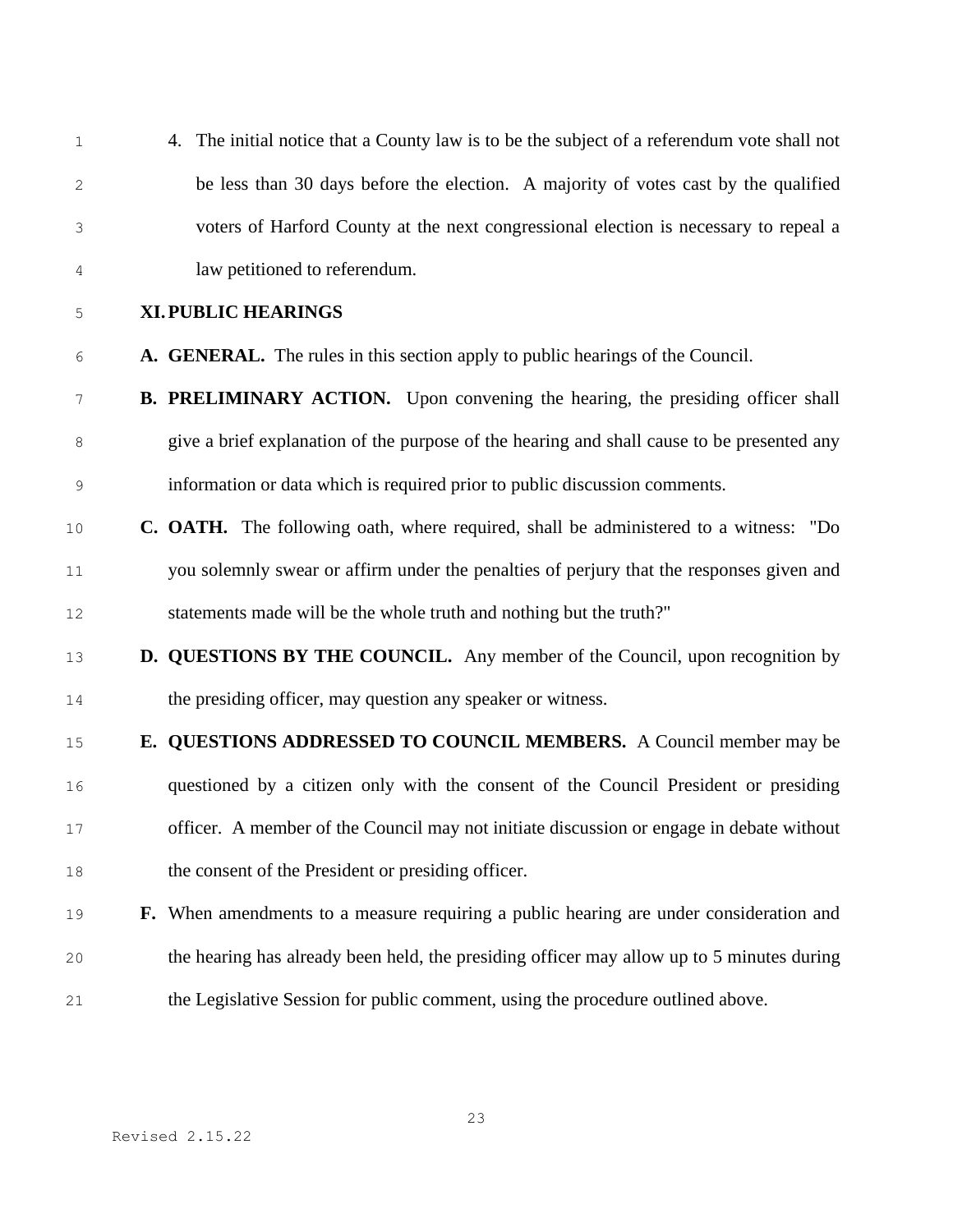#### **XII. SUSPENSION AND AMENDMENT OF RULES**

- **A.** Except as otherwise provided, these rules may be suspended in whole or in part by a vote of two-thirds of the Council members present at the meeting, subject to the requirements of the Charter or other law. **B.** These rules may be amended by a majority vote of the Council in office at any regular session on notice of the amendment proposed at a session at least seven (7) calendar days prior. **C.** These rules shall continue in effect from year to year without necessity for re-adoption. **XIII. PROCLAMATIONS A. DEFINITIONS FOR PROCLAMATION, CERTIFICATE, LEGISLATOR CITATION AND LETTER OF RECOGNITION:** 1. Proclamation – a formal public statement; formal act of proclaiming; giving public notice; an act that formally declares to the general public that the government has acted in a particular way; document published to the inhabitants of an area setting forth the basis of authority and scope of activities of a given area and which defines obligations, liabilities, duties and rights of the populations affected; used to express the public nomination made of anyone to a high office; declaration that something is about to be done. 2. Certificate – Document attesting to the truth of the facts stated; to provide official information; formal declaration that documents a fact of relevance; to give as an honor or reward; to grant authorization. 3. Legislator Citation – Recognizing individual/organization on honorary
- accomplishment at the discretion of a Council Member.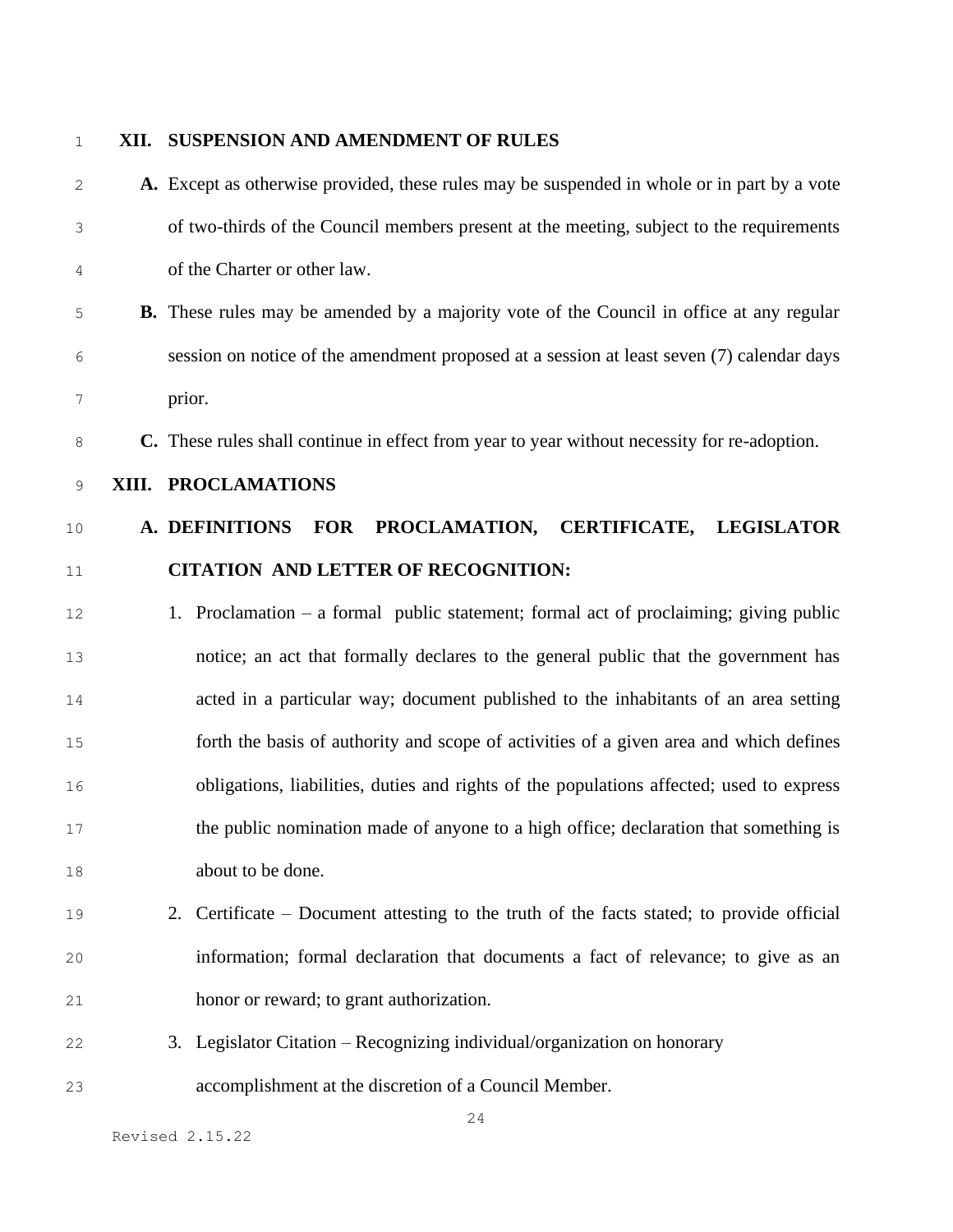| $\mathbf 1$    | 4. Letter of Recognition - Recognizing individual/organization on a personal honorary       |
|----------------|---------------------------------------------------------------------------------------------|
| 2              | accomplishment at the discretion of a Council Member.                                       |
| $\mathfrak{Z}$ | <b>B.</b> Recognition requests may originate from organizations, citizens, other government |
| 4              | agencies, members of the County Council, and the County Executive.                          |
| 5              | C. Requester or council staff will prepare an intake form with the following information:   |
| 6              | Date of request                                                                             |
| 7              | <b>Presentation Date</b>                                                                    |
| 8              | <b>Presentation Location</b>                                                                |
| 9              | <b>Presentation Time</b>                                                                    |
| $10$           | Person/organization to receive recognition                                                  |
| 11             | Honoree's email, address and phone number                                                   |
| 12             | Must include three or four short descriptive sentences to be used in the text of the        |
| 13             | recognition.                                                                                |
| 14             | Name of Person and/or group making request                                                  |
| 15             | Requester's email, address and phone number                                                 |
| 16             |                                                                                             |
| $17$           | Council District of Honoree's residence                                                     |
| $1\,8$         | D. REQUEST FOR RECOGNITIONS will be assigned based on the following guidelines:             |
| 19             | The Council Administrator shall review all requests for recognitions to be presented<br>1.  |
| $20$           | at Council Meetings.                                                                        |
| 21             | 2. Recognitions will be assigned to the Council Member who represents the district or       |
| 22             | who is the official liaison to the individual, committee or organization being              |
| 23             | recognized, unless requester makes special request. In these cases, Council Staff           |
|                |                                                                                             |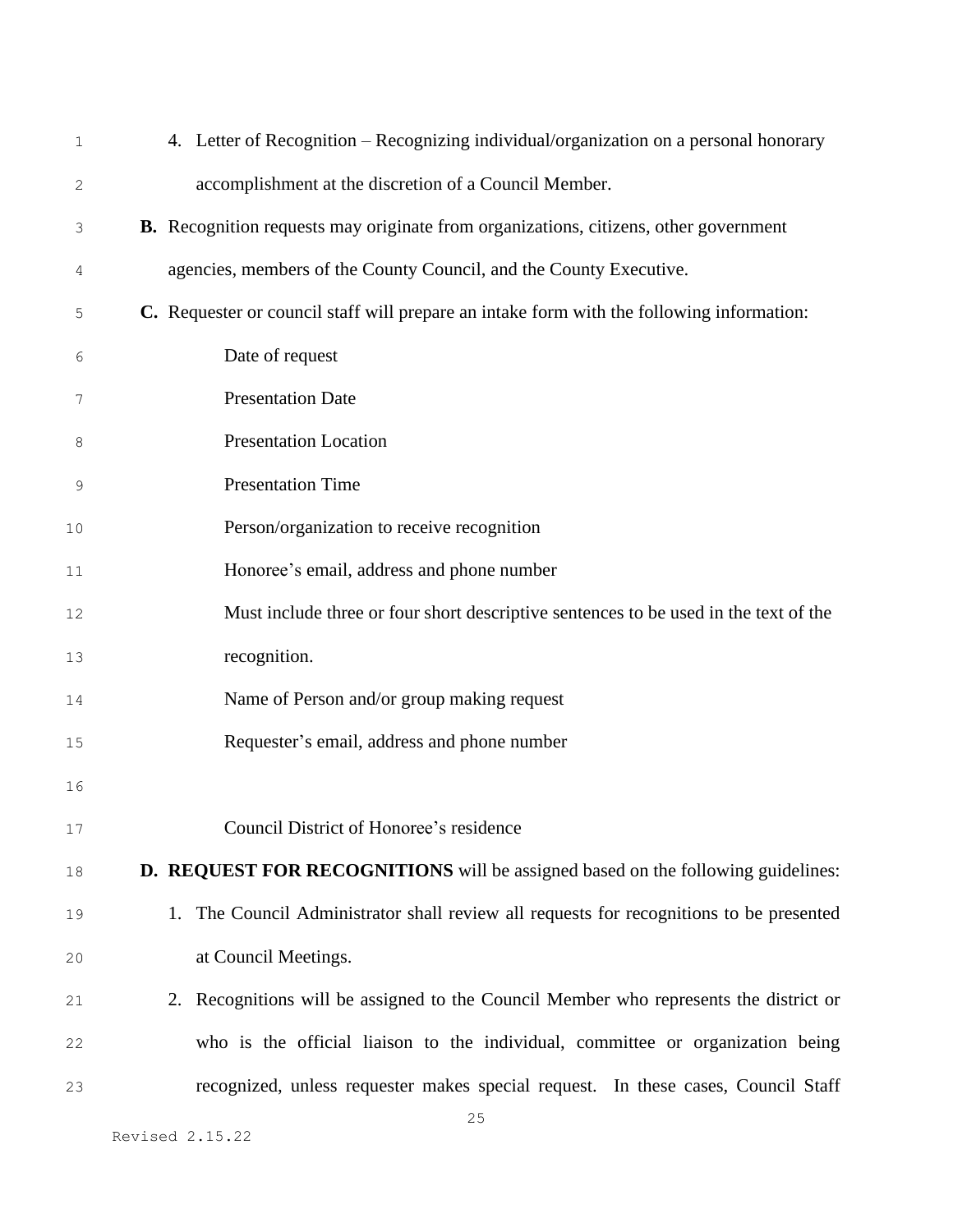| $\mathbf 1$ |    |    | must inform the council member who represents the individual, committee or               |
|-------------|----|----|------------------------------------------------------------------------------------------|
| 2           |    |    | organization, before honoring the specific request. Council President always has the     |
| 3           |    |    | first option of presenting the recognition or deferring to another council member.       |
| 4           | Е. |    | Council Staff will keep a log of all requests for recognitions for tracking status. This |
| 5           |    |    | log will be available to staff and council members for review.                           |
| 6           |    | 1. | When a recognition is prepared with all council members signature, an email must be      |
| 7           |    |    | sent to:                                                                                 |
| 8           |    |    | A. Council President                                                                     |
| 9           |    |    | <b>B.</b> Council Members                                                                |
| 10          |    |    | C. Legislative Aides                                                                     |
| 11          |    |    | D. Council Administrator                                                                 |
| 12          |    |    | 2. Date of notification must be recorded on the tracking log.                            |
| 13          |    |    | F. Council Staff will process the requests as follows:                                   |
| 14          |    |    | 1. Make sure intake form has complete information                                        |
| 15          |    |    | 2. Update the tracking log on the shared drive                                           |
| 16          |    | 3. | Create folder on the shared drive for request and other documents                        |
| 17          |    |    | 4. Draft recognition                                                                     |
| 18          |    |    | 5. Have council staff review draft recognition and sign off as reviewer on tracking log  |
| 19          |    | 6. | Prepare the final recognition for presentation                                           |
| 20          | G. |    | When a recognition is requested for presentation within less than three weeks, Council   |
| 21          |    |    | Staff has the authority to decline the request.                                          |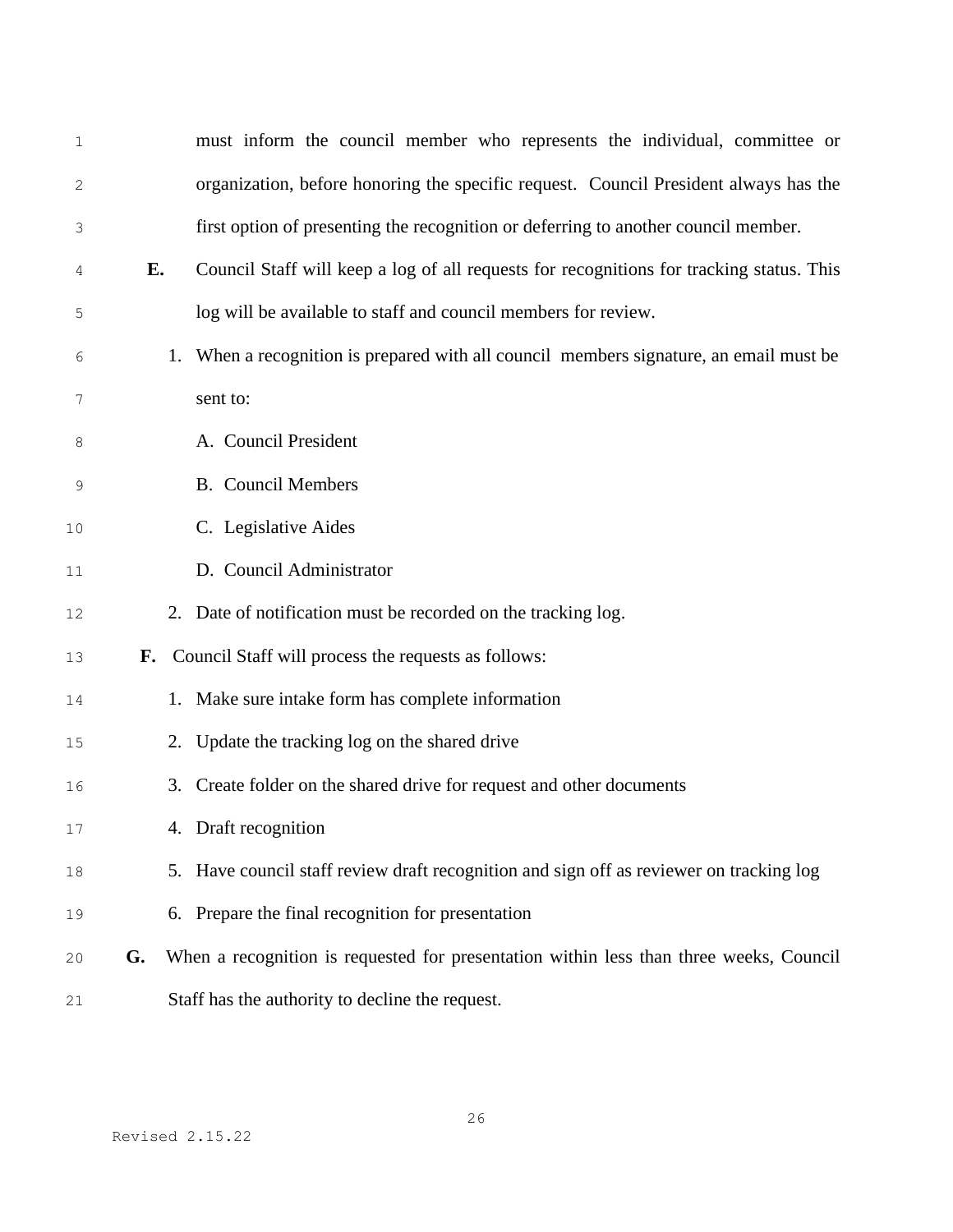| $\mathbf{1}$ | FORM:                                                                         |
|--------------|-------------------------------------------------------------------------------|
| 2            | <b>HARFORD COUNTY COUNCIL</b>                                                 |
| 3            |                                                                               |
| 4            | <b>RECOGNITION</b>                                                            |
| 5            |                                                                               |
| 6            | <b>INFORMATION INTAKE FORM</b>                                                |
| 7            |                                                                               |
| 8            | AFTER COMPLETION PLEASE EMAIL FORM TO: Council@harfordcountycouncil.com       |
| 9            |                                                                               |
| 10           |                                                                               |
| 11           | Presentation time: _____________                                              |
| 12           |                                                                               |
| 13           |                                                                               |
| 14           |                                                                               |
| 15           |                                                                               |
| 16           |                                                                               |
| 17           |                                                                               |
| 18           | 3-4 short descriptive sentences to be included in the text of the recognition |
| 19           |                                                                               |
| 20           |                                                                               |
| 21           |                                                                               |
| 22           |                                                                               |
| 23           |                                                                               |
| 24           |                                                                               |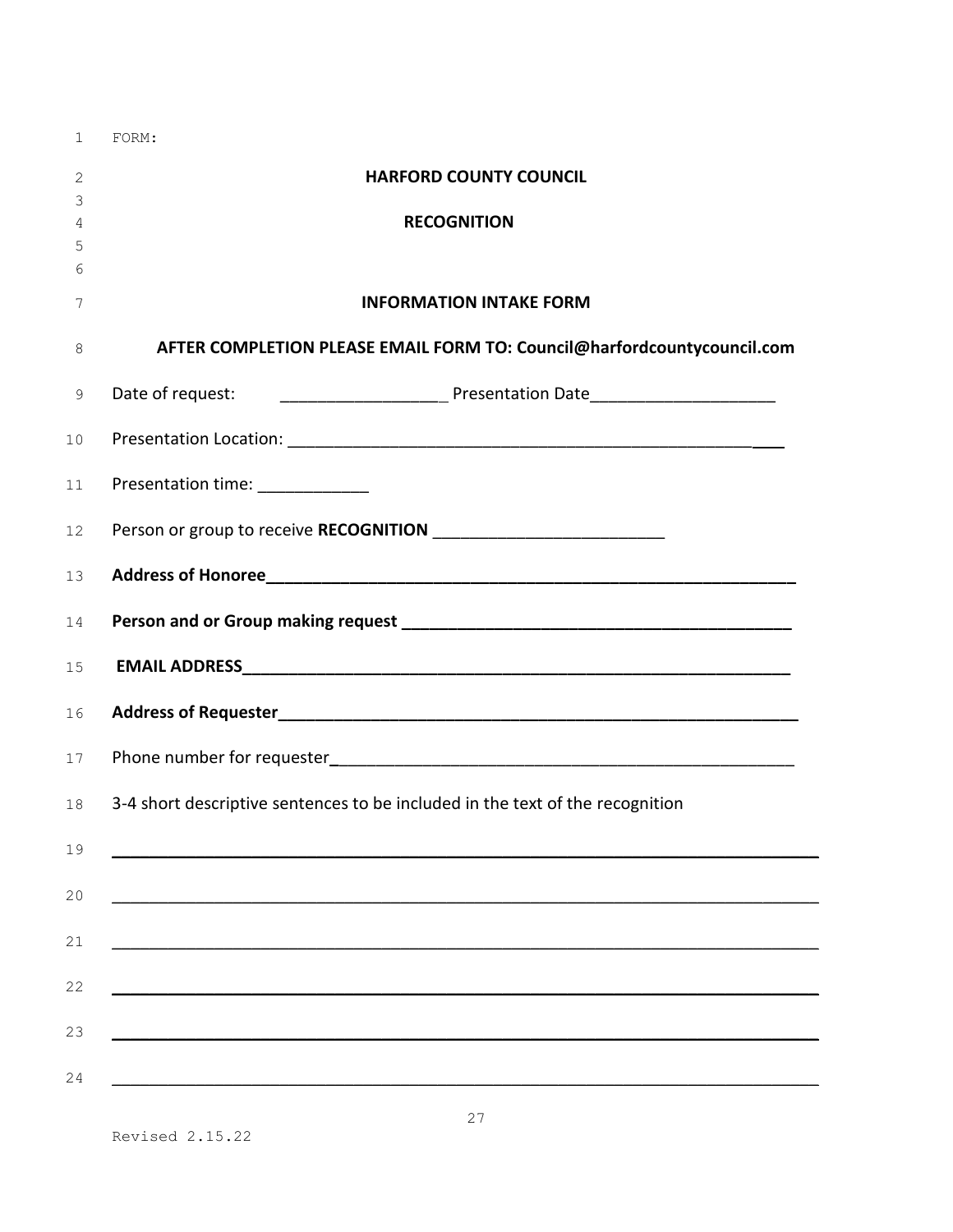| $\mathbf{1}$   |                           |                     |
|----------------|---------------------------|---------------------|
| $\overline{2}$ |                           |                     |
| 3              |                           | (For Council Staff) |
| 4              |                           |                     |
| 5              | <b>Council District:</b>  |                     |
| 6              |                           |                     |
| $\overline{7}$ | Assigned to: Assigned to: | Deferred to:        |
| 8              |                           |                     |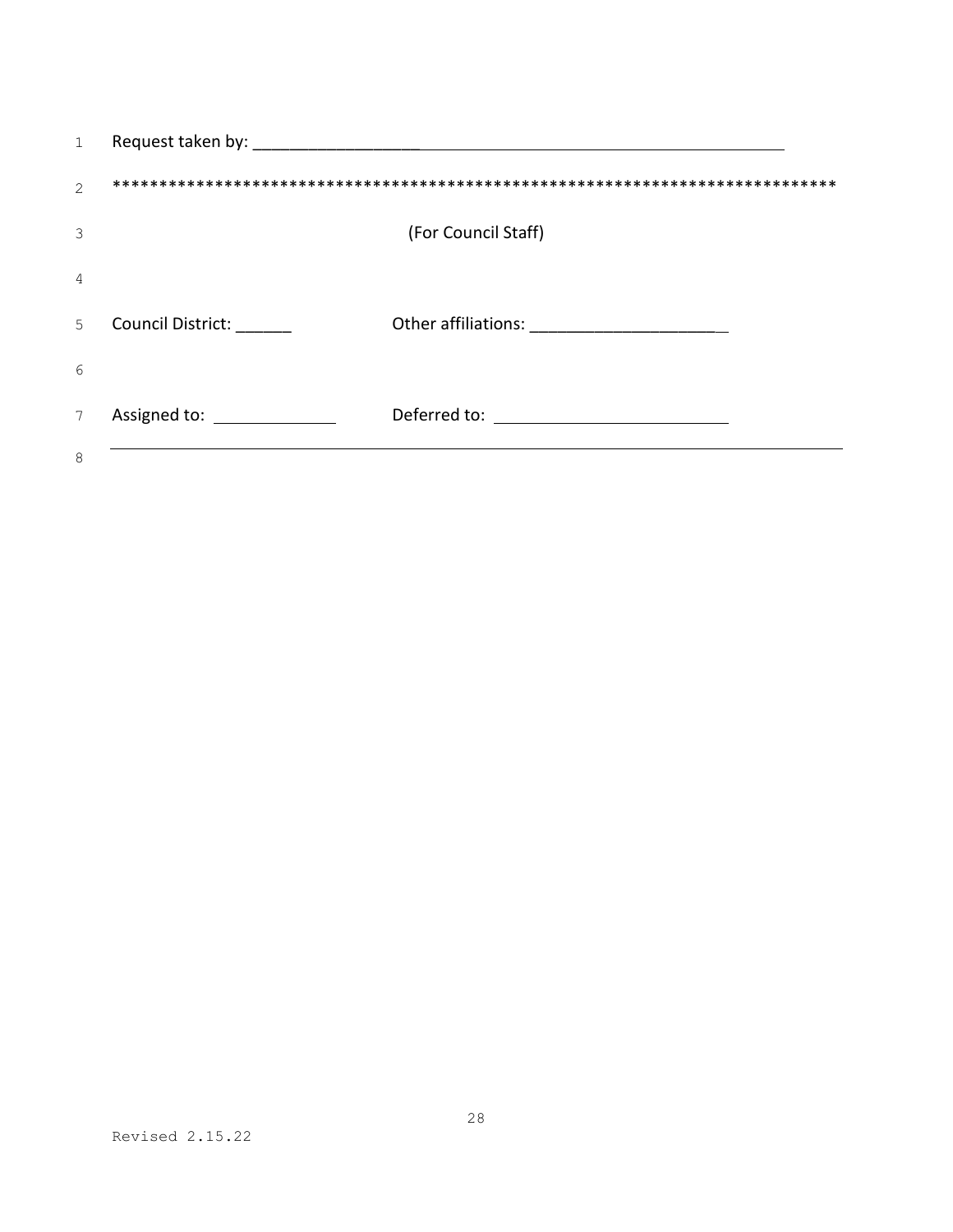#### **XIV. COUNCIL EXPENDITURES**

 **A.** In addition to expenses covered by Administrative Policy 1300-40, acceptable reimbursable expenses for members of the County Council would include functions that are related directly to the business of an organization, such as a monthly luncheon meeting of the organization, annual banquet, or awards banquets, no matter how many members attend the function.

- **B.** Unacceptable reimbursable expenses for members of the County Council would include strictly social functions, golf tournaments, crab feasts, etc., and fundraising functions, such as charity events.
- **C.** The expense of attending retirement or honorary banquets will be covered for only that Council member who is currently serving on a committee with that individual. If there is no committee involvement, then only the Council member who represents the district of that individual may request that the expenditure of the event be covered, including mileage.
- **D.** If a proclamation is requested for a retiree/honoree, it will be assigned by either committee involvement or district, as stated in C. If that Council member cannot make the presentation, then the proclamation and expenditure reimbursement can be deferred to another member.
- **E.** Registration and events/meals included with the Maryland and National Association of Counties conferences are acceptable, and any meals beyond those provided with the registration are unacceptable. Lodging for the conferences is limited to only the dates necessary to attend the scheduled conference events. The golf tournament is considered an extracurricular activity beyond the normal registration and is not covered by County